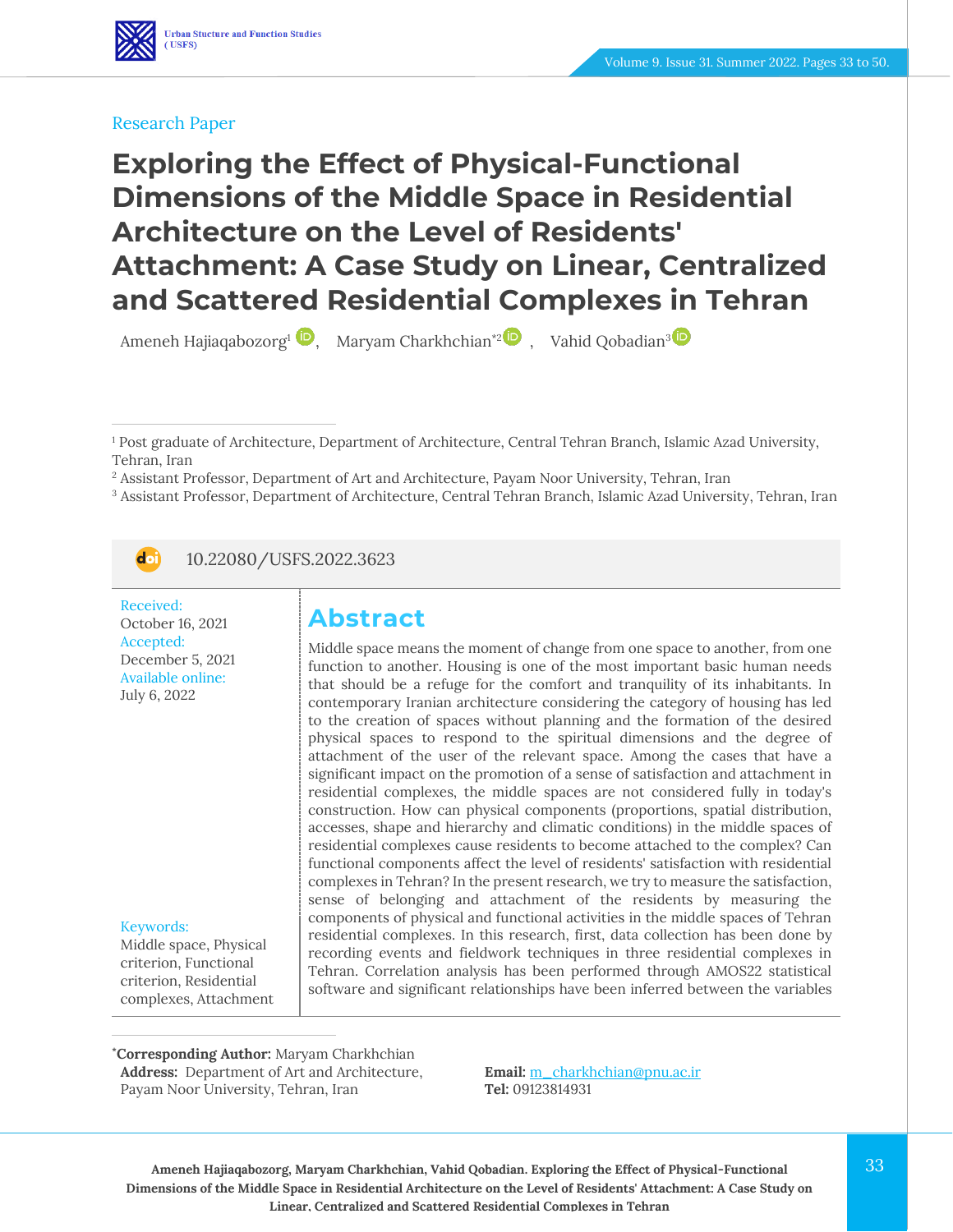

involved in the degree of attachment. Findings indicate that the "physical" index is in the first place in terms of impact and the "functional" index is in the second place in terms of effectiveness, so that the variable of "environmental conditions" is one of the physical components and the variable of "functional diversity" is one of the functional components.

# **Extended Abstract**

### **1. Introduction**

In this research, the importance of the role of physical and functional components of the middle space in the architecture of residential complexes in Tehran is investigated. Elimination or reduction of the position of the middle spaces in contemporary housing, has caused the destruction of the spatial hierarchy and as a result has caused functional interference between external and internal areas from the residential unit to the external environment, which causes dissatisfaction of residents. Since housing is one of the bases of social life, it plays an essential role in human culture. Therefore paying attention to the middle space in residential complexes on the social, psychological and cultural level of residents is very important and can be effective in the degree of residents' attachment to their residential space.

## **2. Research Methodology**

The current study, using a multiple case study approach, examines the relationships between the middle space and the degree of attachment of the three selected residential complexes in Tehran. This study uses both quantitative and qualitative methods in data collection. Data has been collected using behavioural perception and questionnaire. The sum of the collected data shows a comprehensive picture of case studies focusing on the

effect of intermediate space-related features on the configuration of the selected residential complex in terms of the presence or absence of intermediate space, their layout and different sections, e.g., yards, lobbies, corridors, etc. and on the behaviour of its users. The correlation strategy determines whether there is a relationship between two or more measurable variables and if so, what is its size and extent. In the correlation strategy, phenomena are studied in their natural conditions and the researcher tries to understand and interpret the phenomena from the people's point of view. The characteristics of the middle spaces of the residential complexes are independent variables and the degree of attachment of the residents is the dependent variable. With the help of causal-comparative strategy, the effect of the characteristics of the independent variable on the dependent one will be harvested. According to the statistical population and previous explanations, the sample population, including Phase 3 of Atisaz Residential Complex, Vanak Garden and Phase 2 of Ekbatan have been selected for this purpose. A total of 150 questionnaires were distributed among the statistical sample and the total residential complexes and 132 questionnaires were filled in by the residents.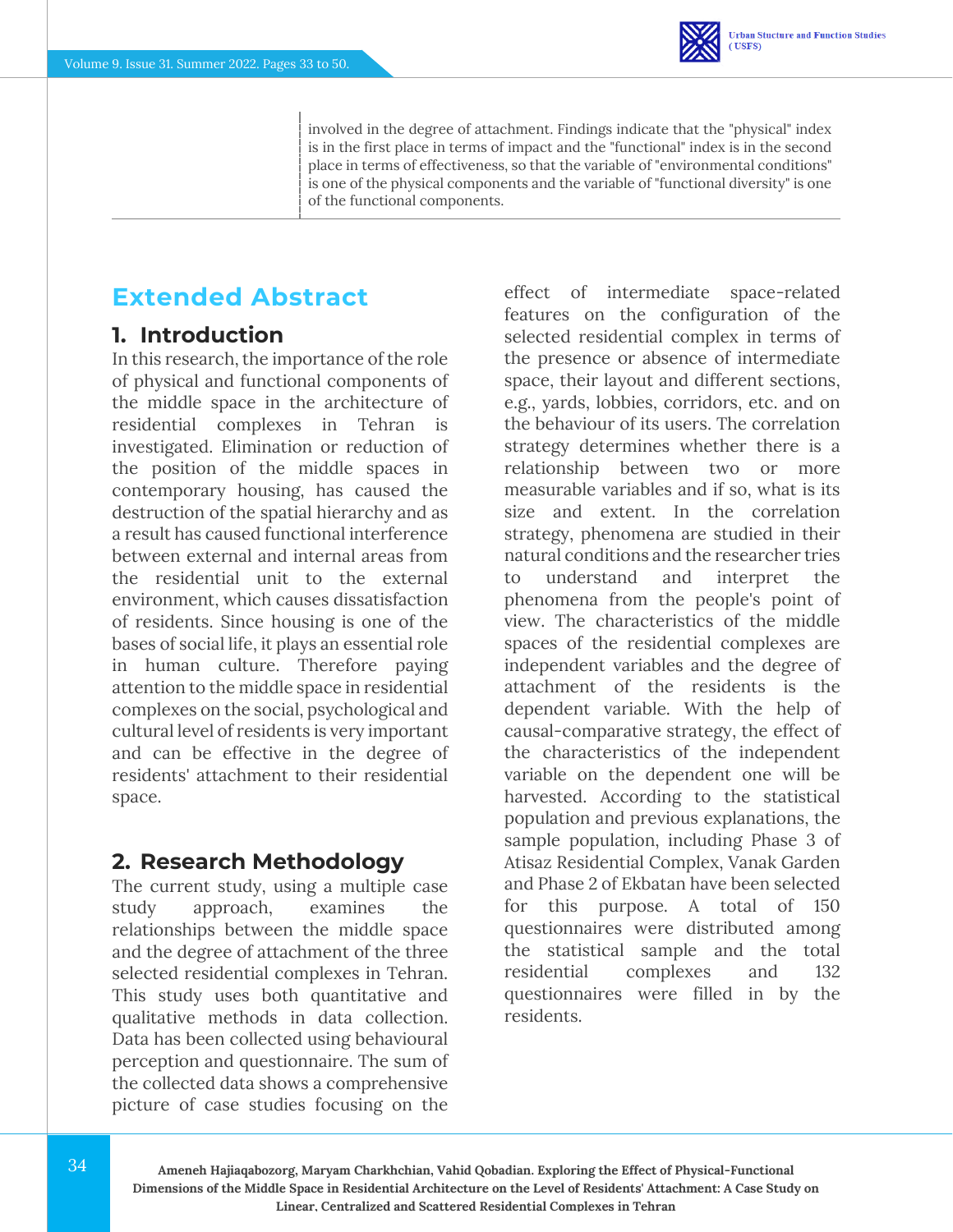

## **3. Research Findings**

According to the conceptual model, considering the qualitative and quantitative findings, the effect of physical criterion components on the level of residents' attachment in the studied complexes can be clearly expressed. In levels 1 and 2, according to Figure 5, advances were made in the proportions and location of the middle space on level 2 in Vanak Garden Residential Complex, on the central courtyard spatial organization as well as the shape and geometry of the corridors (horizontal circulation in the floors) which show the hierarchy of movement and behavior. These developments make possible short conversations and interactions with neighbors while preserving privacy and personal territory. Middle space on level 1 (between streets and blocks) was created in Phase 2 of Ekbatan Residential Complex by providing access to communication channels, causing residents to experience different spaces for interactive activities or maintain their privacy and leading to satisfaction. However, in level 2 (semipublic and private area), in location, hierarchy and proportions of corridors and access to stairs, a separate space between the corridor and the entrance of the units has not been formed, causing traffic interference and lack of personal territory. Moreover in Atisaz Residential Complex in level 1, between the street and the blocks (public and semi-public area), due to the linear location of the circulations between the blocks, no diversity of form and behavior can be observed in the path. Creating air conditioning in the middle spaces causes the physical comfort of the residents, which is mechanized in the other two complexes which lack green space, diversity and vitality in the corridors and

common areas on level 2. Furthermore, according to the analysis of statistical data on the effect of physical components (proportions, spatial distribution, accesses, shape and hierarchy and climatic conditions) in the middle spaces of residential complexes on the degree of residents' attachment to the complex, it can be stated that the variables of "environmental conditions", "circulation between units and blocks", "physical proportions of the middle space", "configuration in the middle space", "hierarchy", "decorations and colors", "diversity in the middle spaces", "shape of the middle space" "furniture", "lighting in the middle spaces" and "materials" provide the greatest impact on the degree of residents' attachment to the complex. According to observations and interviews with residents of Vanak Garden Complex, the existence and variety of furniture and materials in the central courtyard (middle space) causes vitality, spiritual diversity and attachment of residents. In Phase 2 of Ekbatan Residential Complex, it is very light; however, the high density of units and linear proportions and the low width of the corridors have caused the furniture not to be installed in the floor corridors and the type of paint and materials used in the middle spaces is not good. The relatively long life of the complex has led to residents' dissatisfaction. In regard to the second question, the functional components affect the level of residents' satisfaction with the residential complexes in Tehran.

## **4. Conclusion**

The role of middle space by creating a spatial hierarchy in controlling the spatial territory and the formation of a settlement with the ability to define various behaviors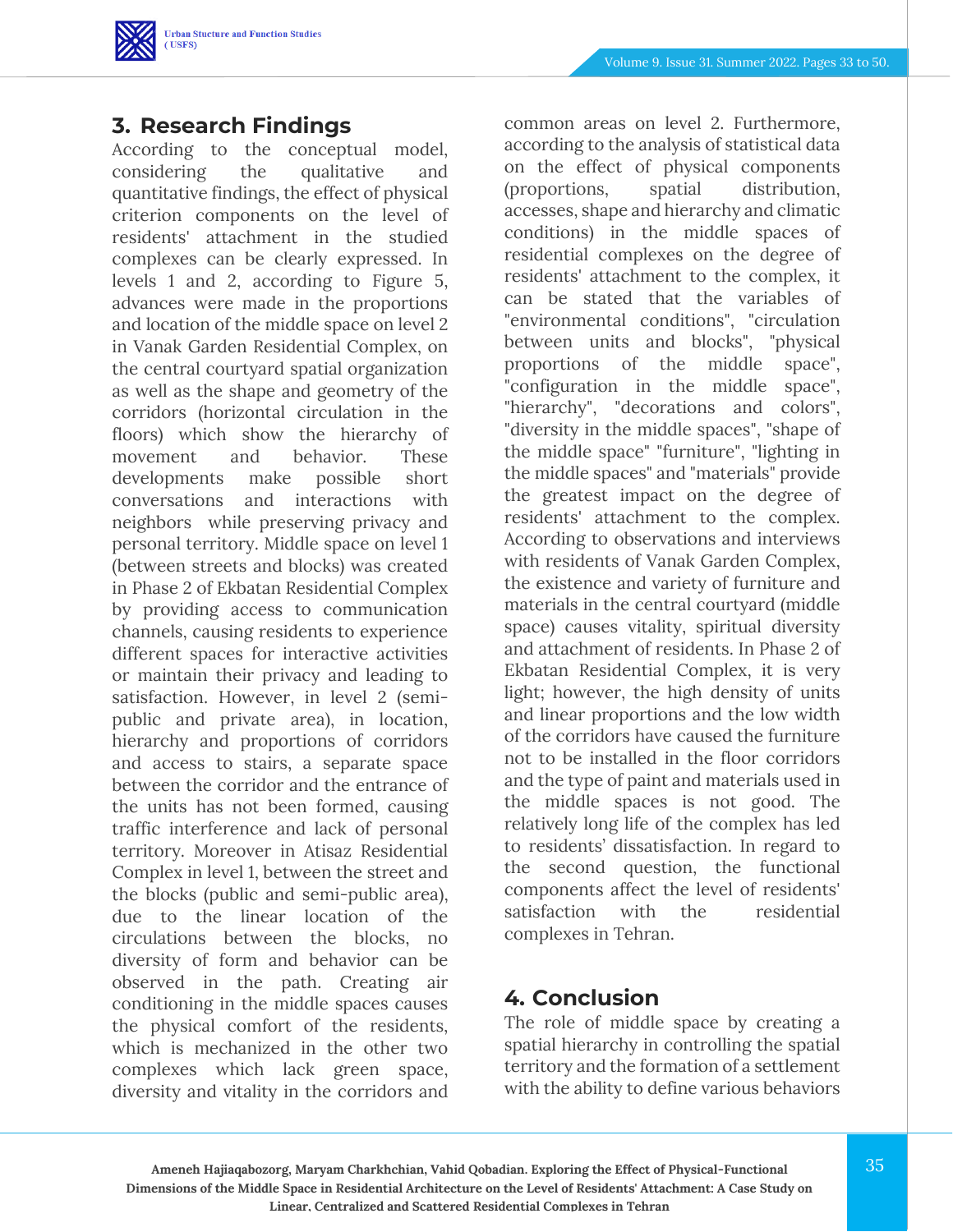

can affect the sense of belonging, mental and physical comfort and strengthen the sense of attachment to the environment. The findings of the relevant research indicate that the physical components of the middle space (capabilities of the space organization and environmental conditions) and the functional components of the middle space (activities related to privacy, collective behavior and functional diversity) affect the quality of the place and the degree of attachment of the settlement. Therefore, in this study, the dimensions of physical and functional variables of the middle space were examined based on the space organization, and the attachment of residents was investigated based on the experts' views in this field and the most important components of these dimensions were identified by residents. The result of the research according to Figure 8, shows that environmental conditions (temperature and humidity), proportions, geometry, hierarchy, location as well as furniture, color and diversity in the middle spaces cause functional diversity, security, sense of territory (personal and collective). As a result, it affects people's sense of attachment to their residential environment. Analysis of qualitative and quantitative findings has shown that physical criteria have a greater impact on performance criteria because having area, proportions, shape and other structural factors provides a platform for the formation of various behaviors and functions based on the needs and preferences of residents. Other achievements of the research include its practical purpose in explaining the design principles to make residents feel satisfied and attached to the collective space of settlements.

#### **Funding**

There is no funding support.

### **Authors' Contribution**

Authors contributed equally to the conceptualization and writing of the article. All of the authors approved the content of the manuscript and agreed on all aspects of the work

### **Conflict of Interest**

Authors declared no conflict of interest.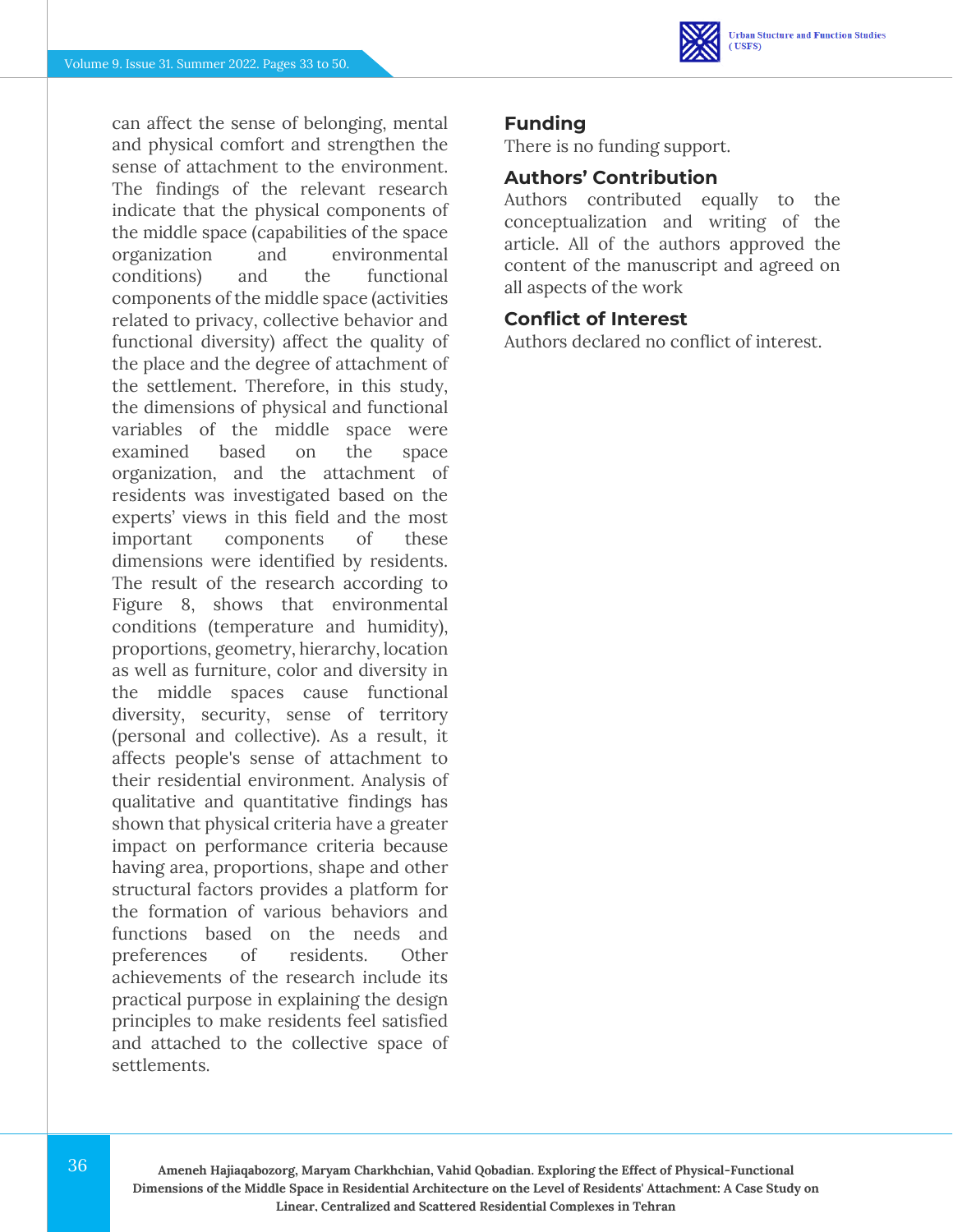

### علمی پژوهشی

**کاوشی بر نقش مؤلفههای کالبدی - عملکردی فضاهای میانی بر ارتقاء دلبستگی به فضاهای مسکونی )مطالعه موردی: مجتمعهای مسکونی منفرد، متمرکز و پراکنده تهران(** 

آمنه حاجیآقابزرگ' �[،](https://www.orcid.org/0000-0003-4672-5341) مریم چرخچیان ٔ \* �، وحید قبادیان ۳

10.22080/USFS.2022.3623

doi)

تاریخ دریافت: 24 مهر 1400 تاریخ پذیرش : 14 آذر 1400 تاریخ انتشار: 15 تیر 1401

**چکیده**

فضای میانی یعنی لحظه تغییر از فضایی به فضای دیگر، از عملکردی به عملکردی دیگر. مسکن از جمله مهمترین نیازهای اولیه انسان میباشد که میبایست مأمنی برای آسایش و آرامش ساکنین خود باشد. در معماری معاصر ایران نگرش کمی نسبت به مقوله مسکن سبب ایجاد فضاهایی فاقد برنامهریزی و شکلگیری کالبدی مطلوب در راستای پاسخگویی به ابعاد روحی و میزان دلبستگی کاربر فضای مربوطه شده است. از جمله مواردی که تأثیر چشمگیری در میزان ارتقاء حس رضایت و دلبستگی در مجتمعهای مسکونی دارد؛ فضاهای میانی میباشد که در ساخت و ساز امروزی توجه مورد قبولی به این فضاها نمیشود. در پژوهش مربوطه سعی بر آن است با سنجش مؤلفههای معیارهای کالبدی و عمکردی-فعالیتی در فضاهای میانی مجتمعهای مسکونی تهران میزان رضایت، حس تعلق و دلبستگی ساکنین مورد سنجش قرار داده شود. در پژوهش موردنظر ابتدا؛ جمعآوری اطالعات، با ثبت رویدادها و فنون کار میدانی در سه مجتمع مسکونی در شهر تهران مورد مطالعه قرار گرفته است که اولین معیار گونهشناسی این پژوهش بر اساس تعداد واحدهای موجود به عنوان عامل تأثیرگذار در درک مقیاس مجتمع میباشد. تعداد واحدهای مسکونی هر مجتمع وارد نرمافزار اس.پی.اس.اس شده است . شکلگیری فضاهای میانی و قرارگیری مجتمع نسبت به آن به عنوان معیار دوم انتخاب میباشد که به صورت متمرکز، منفرد، پراکنده میباشد و ازآنجاییکه برای ارزیابی وزن مؤلفههای مؤثر بر دلبستگی بهصورت کیفی نمیتوان به تنهایی از روش فوق بهره جست در ادامه از طریق پرسشنامه و آنالیز دادهها از طریق نرمافزار آماری 22AMOS مورد تحلیل همبستگی قرار میگیرند و روابط معنادار بین متغیرهای دخیل در میزان دلبستگی استنباط میگردد. یافتهها بیانگر این مطلب میباشد که شاخص «کالبدی» از لحاظ تأثیرگذاری در رتبه اول و شاخص

کلیدواژه ها: فضای میانی، معیار کالبدی،

**:** مریم چرخچیان **\* نویسنده مسئول آدرس:** استادیار، گروه هنر و معماری، دانشگاه پیام نور، تهران، ایران

[m\\_charkhchian@pnu.ac.ir](file:///C:/Users/farha/Desktop/UFTS-01-1401/Temp/m_charkhchian@pnu.ac.ir) **:ایمیل تلفن:** 09123814931

<sup>1</sup> دانشجوی دکترا، گروه معماری، واحد تهران مرکزی، دانشگاه آزاد اسالمی، تهران، ایران

<sup>2</sup> استادیار، گروه هنر و معماری، دانشگاه پیام نور، تهران، ایران

استادیار، گروه معماری، واحد تهران مرکزی، دانشگاه آزاد اسالمی، تهران، ایران <sup>3</sup>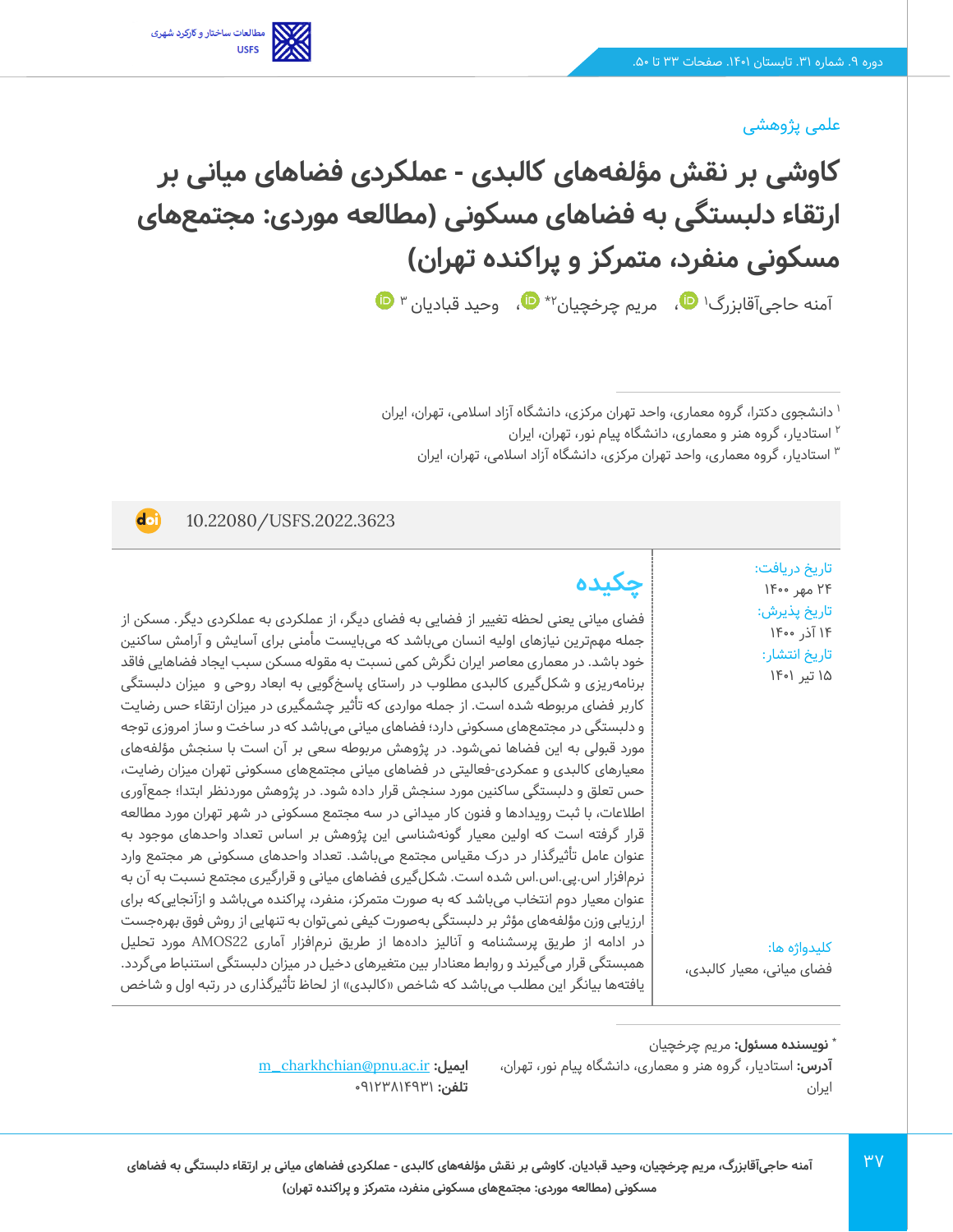

معیار عملکردی، مجتمعهای مسکونی تهران، دلبستگی

«عملکردی» از لحاظ تأثیرگذاری در رتبه دوم قرار دارند، بهطوریکه متغیر «شرایط محیطی» از مؤلفههای معیار کالبدی و متغیر «گوناگونی عملکردی» از مؤلفههای معیار عملکردی از لحاظ میزان تأثیرگذاری در ارتقاء حس دلبستگی در اولویت قرار دارند. بنابراین میتوان نتیجه گرفت در نظر گرفتن معیارهای کالبدی و عملکردی در فضای میانی تأثیر بسزایی در جهت حس رضایت از تعامل، قلمرو خلوت، آسایش فیزیکی و روانی ساکنان را بههمراه دارد.

## **1 مقدمه**

یکی از اصطالحات پایه در این پژوهش فضای میانی میباشد. واژه Between-In معادل انگلیسی لغت میانی و یا بینابینی در فارسی است. در لغت نامه تخصصی معماری در تعریف این واژه چنین آمده است: «بینابینی فضایی که دائماً در حال حرکت است. مکانی در خودش، محدودیتی ساخته شده در حاشیه، مبهم، دورگه و نامعلوم». در مجتمعهای مسکونی به وسیله تعریف فضای میانی، ارتباط میــان فضــای درون و بیــرون در قالب سلســلهمراتب منطقی ایجاد می گــردد و محیــط بیــرون از خیابان عمومی و فضاهای همســایگی بــا سلســلهمراتب خصوصیتــر می شوند تا بــه داخل خانه برسـند. بدین وســیله شــرایط گــذار از داخــل بــه خــارج و همچنیــن آمادگی کالبــدي و روانــی در افراد اســتفاده کننده از فضا فراهم می شــود. لذا وجــود فضاي میانــی به مثابه فضاي گذار به گونــهاي مفصلبندي میــان محیط خصوصی و عمومی ایجاد مینماید تا آنچه خصوصی اســت از آنچه عمومی،اسـت متمایز شود (حائری۱، ۹۰۰۹). فضای میانی شامل فضاهایی که عرصه عمومی و خصوصی را به یکدیگر پیوند می دهند می گردد و هم در دسترس عموم و هم تحت نظارت استفادهکنندگان ثابت است. این فضاها به نوعی ایجادکتتده ابهام وکشمکش در مرز قلمروها و مالکیت ها هستند .)Chenoweth,1977(

در این پژوهش، هدف بررسی اهمیت نقش مؤلفههای کالبدی و عملکردی فضای میانی در معماری مجتمع های مسکونی شهر تهران است.

حذف و یا کم رنگشدن جایگاه فضاهای میانی در مسکن معاصر، سبب از بینرفتن سلسلهمراتب فضایی و در نتیجه سبب تداخل عملکردی بین عرصه های بیرونی و درونی از واحد مسکونی تا محیط بیرونی شده است که این امر موجب نارضایتی ساکنین می شود و از آنجایی که مسکن بهمثابه یکی از معیارهای اساسی زندگی اجتماعی نقش اساسی در فرهنگ انسانی دارد، بنابراین توجه به فضای میانی در مجتمع های مسکونی بر سطح اجتماعی، روانی و فرهنگی ساکنان بسیار حائز اهمیت که این مهم می تواند در میزان دلبستگی ساکنین به فضای مسکونی خود مؤثر واقع شود.

## **1.1 فرضیههای پژوهش**

- مؤلفه های کالبدی فضاهای میانی در مجتمع های مسکونی منفرد، متمرکز و پراکنده، میتوانند سبب دلبستگی ساکنین به محل سکونت خود شوند.

- گوناگونی عملکردی و انطباقپذیری رفتاری، در فضاهای میانی مجتمع های مسکونی موجب ارتقاء حس رضایت ساکنین می شود.

**1.2 چهارچوب نظری و پیشینه پژوهش** 

در رابطه با معماری فضای میانی آورده شده است: »معماری روابط و تماسها، معماری دون محدودیت ها، معماری بی قید و بند، معماری اتصال های حداقل و بی عالقه، معماری که در موقعیتهای سخت خودش را نیرومند میکند». از آنجاکه مسکن نمی تواند به عنوان محیطی به طور کامل مجزا از دنیای خارج محسوب شود، چگونگی نحوه ارتباط فضاهای مسکونی به یکدیگر و به خیابانها و فضاهای باز اطراف آنها، از ضروریات

<sup>1</sup> Haeri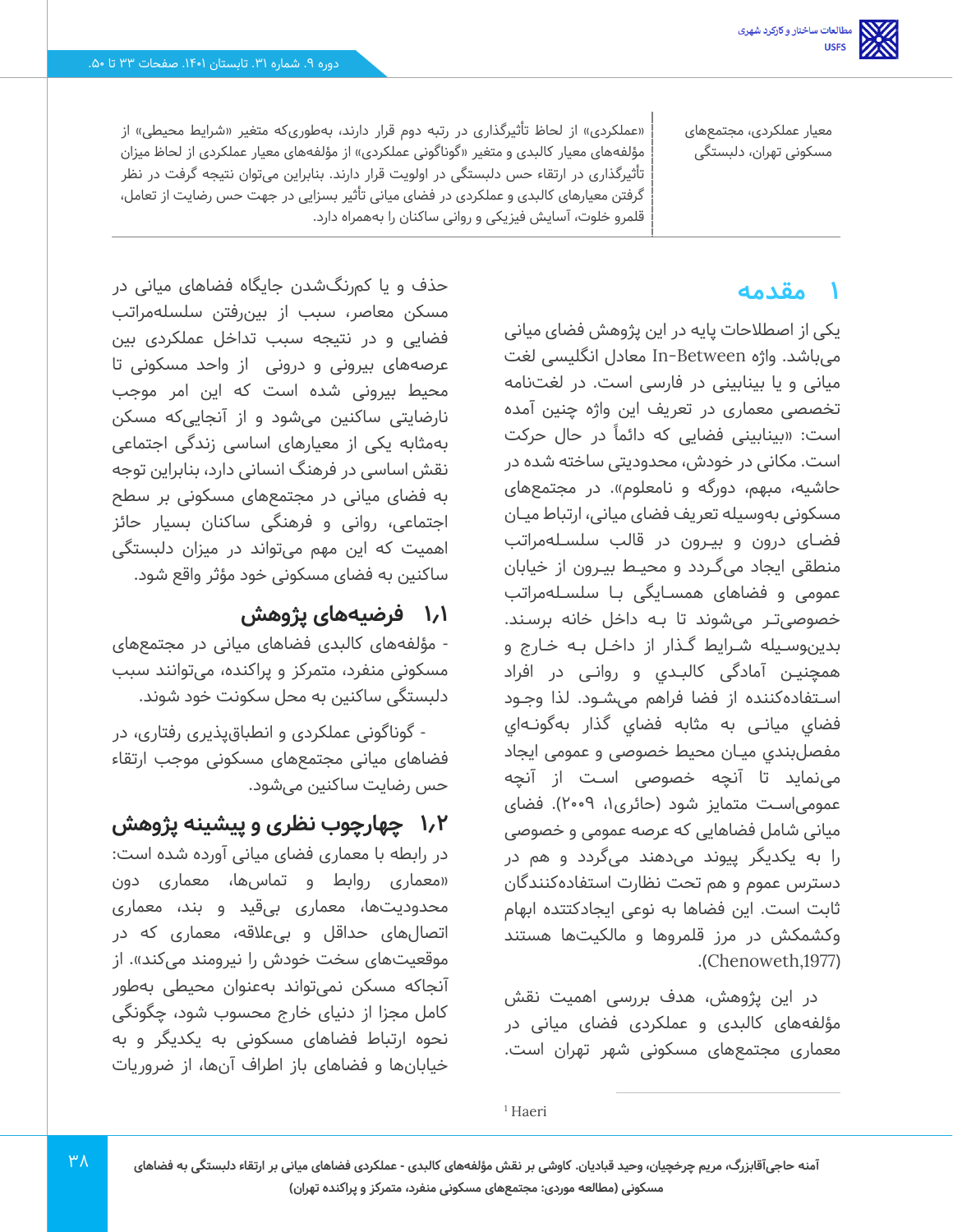طراحی یک خانه است (مدنیپور<sup>۱</sup>، ۲۰۱۰). بهعبارتی، برقراری ارتباط میان فضای درون و بیرون، از جمله عوامل ضروری در طراحی سکونت گاههای بشری است که در قالب سلسلهمراتب منطقی میان فضای بیرون و درون شکل می گیرد. این ارتباط بهواسطه تعریف «فضای میانی» ایجاد می شود. فضای خصوصی مرز یا قلمرو خصوصی یک یا چند نفر را تعریف می کند و فضای عمومی متعلق به همگان است، اما مسئله قابل بحث حد فاصل این دو فضا است (توسلی۲، ۱۹۹۷). از فضای واقع در حد فاصل دو عرصه تعابیر متفاوتی ارائه شده است. یکی از تعابیر مطرح شده در این باره فضای میانی ، <sup>3</sup> است. این اصطالح توسط محققانی چون (هابراکن 1998( و )نورالدین، 2002( به کار گرفته شده است. نورالدین بیان می کند که این فضا یک عامل مهم در طراحی است که تعامل اجتماعی میان افراد را تشویق و تقویت می *کن*د (همان). «فضای بینابین»، عبارت دیگری است که محققانی همچون (بلیلان<sup>۴</sup>، 2011(، )حائری، 2009( در تعریف فضای میان درون و بیرون به کار برده اند. این فضا همزمان قسمتی از هر دو قلمرو (داخلی - بیرونی) می باشد که بهوسیله این



دو قلمرو تعریف شده و از سویی آن ها را تعریف میکند (مدنی پور، ۲۰۰۳). بنابراین درصورت حذف فضاي میانی و یا کاستی این فضا از بعد فیزیکی، حلقههای اتصال میان دو عرصه داخل و خارج تعریف شده نمیباشد. بــا توجــه به آنچــه بیان شــد، یافتههای این پژوهش به تأثیر وجود و نحــوه سلســلهمراتب ایجاد شــده توسط فضاهای میانی- مسیرهای موجود در محوطه و حیاطها تـا ورودی بلوک ها و از راهروها و پلکان تا ورودی واحدها میپردازد که سبب شکل گیری تنوع فضایی و رفتاری شده و در میزان حس دلبستگی ساکنان به محل زندگی خود نقش بسزایی ایفا می کند. بنابراین تعــداد اجــزاي ایــن فضــا و کیفیــت آن ها به نوعی نشان دهنده کیفیت فضاي میانی می باشد. لذا میتوان بــا دقــت در نحــوه ایجــاد ارتباط میــان درون تــا بیــرون مجتمع به کیفیــت این فضــا پی برد. با توجــه به این موضــوع، مجتمعهایی بــا سلســلهمراتب فضایــی تعریف شــده میــان درون و بیــرون، دارای فضای میانی قويتری نســبت به ســایر مجتمعها خواهند بود.

> <sup>1</sup> Madanipour <sup>2</sup> Tavasoli

<sup>3</sup> Habraken

<sup>4</sup> Balilan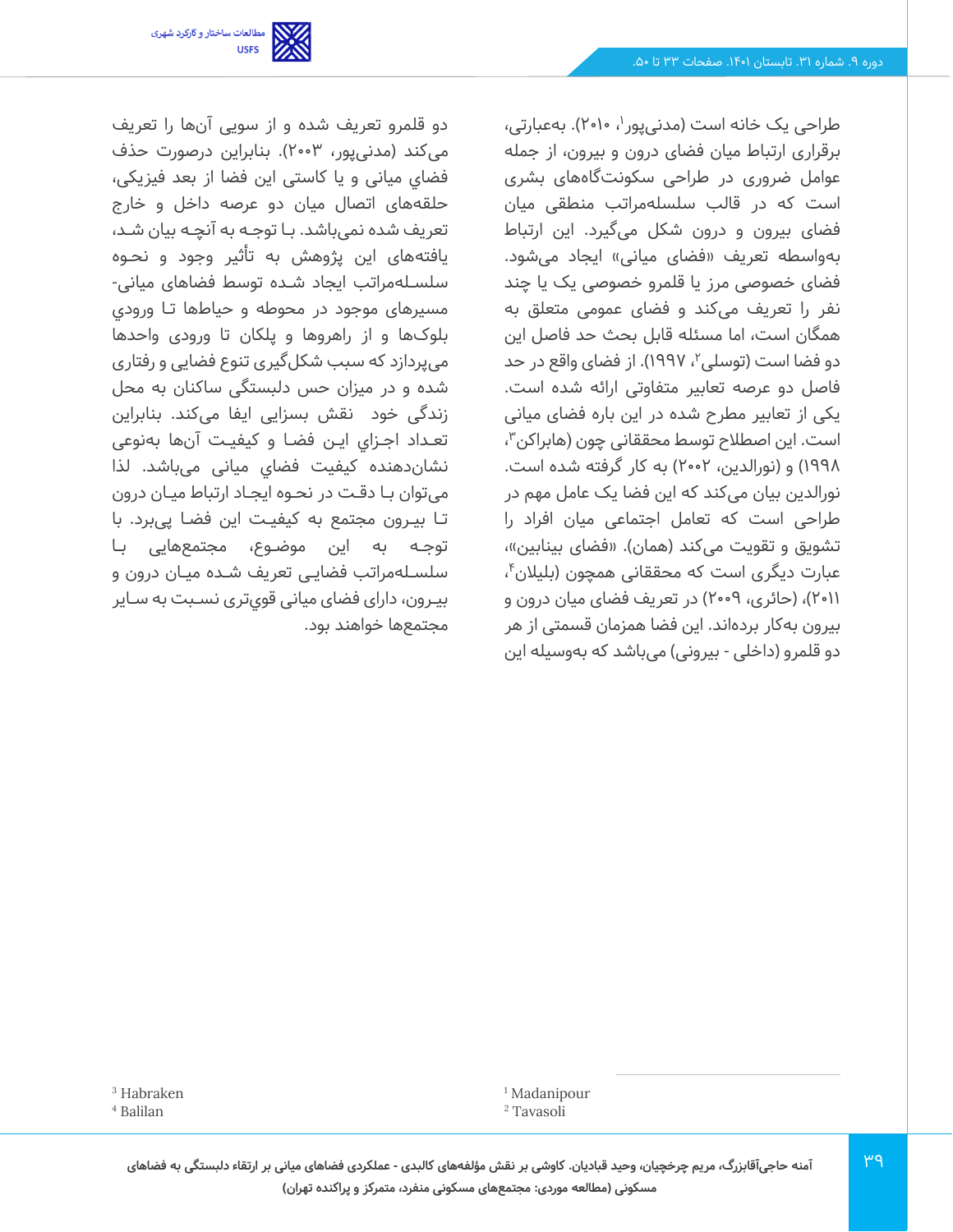

**نمودار 1 مدل دستیابی به دلبستگی در مجتمع مسکونی تحت تأثیر متغیرهای مستقل )کالبدی و عملکردی( و وابسته )دلبستگی به مکان( )منبع: نگارندگان(** 

# **1.3 کیفیت فضایی سکونتگاه بر اساس مؤلفه های کالبدی - ساختاری فضای میانی**

در ساختار محیطهای سکونتی، ساختار کالبدی شکلیافته به واسطه سامانهای از فضاهای درونی، بیرونی و میانی در مقیاس های متوالی زمینهساز سازمان ارتباط فضایی است که منجربه انسجام شاکله کالبدی محیط در مقیاس میانه در نسبت با مقیاس خردتر و مقیاس کالن تر واحدهای سکونتگاهی می گردد. به طوری که روابط درونی متعامل، سلسلهای از روابط فضایی را ایجاد می کند و بر این اساس مقیاس های کالن تر، مقیاسهای میانی و خردتر را تحت تأثیر قرار می دهند. این رابطه متعامل است بدین معنا که در این سامانه، مقیاسهای خردتر نیز بهنوبه خود مقیاس های

کالن تر را متأثر میسازند. این رابطه درواقع همان ویژگی ارتباطی فضاهای میانی است که در قالب سه الگوی اتصال، ارتباط و انتقال که بر اساس اصولی چون تعریف پذیری با مرزها، و آستانه های فضایی، محصوریت، مجاورت فضایی، تداوم و توالی فضایی و تفکیک و تلفیق فضایی، ساختار کالبدی محیط سکونتگاهها را تشکیل میدهند (معینی<sup>۱</sup>، ۲۰۱۱). عناصر کالبدی فضای میانی کمک در درک مرز فضاهای مجاور و مخصوصا فضای داخلی و خارجی مینماید. آنچه یک فضا را به لحاظ اجتماعی فعال میسازد، در درجه اول عوامل کالبدی است (دسترسیها، جاذبههای بصری، عوامل طبیعی و ...) که بتواند زمینهساز ورود و سپس توقف افراد درون فضا باشد. به اعتقاد (کاپلان<sup>۲</sup>، ۱۹۹۸) کیفیات کالبدی یک فضای عمومی به طور کلی با نحوه دسترسی، موقعیت، آسایش فیزیولوژیکی در شرایط

<sup>1</sup> Moeeni

<sup>2</sup> Kaplan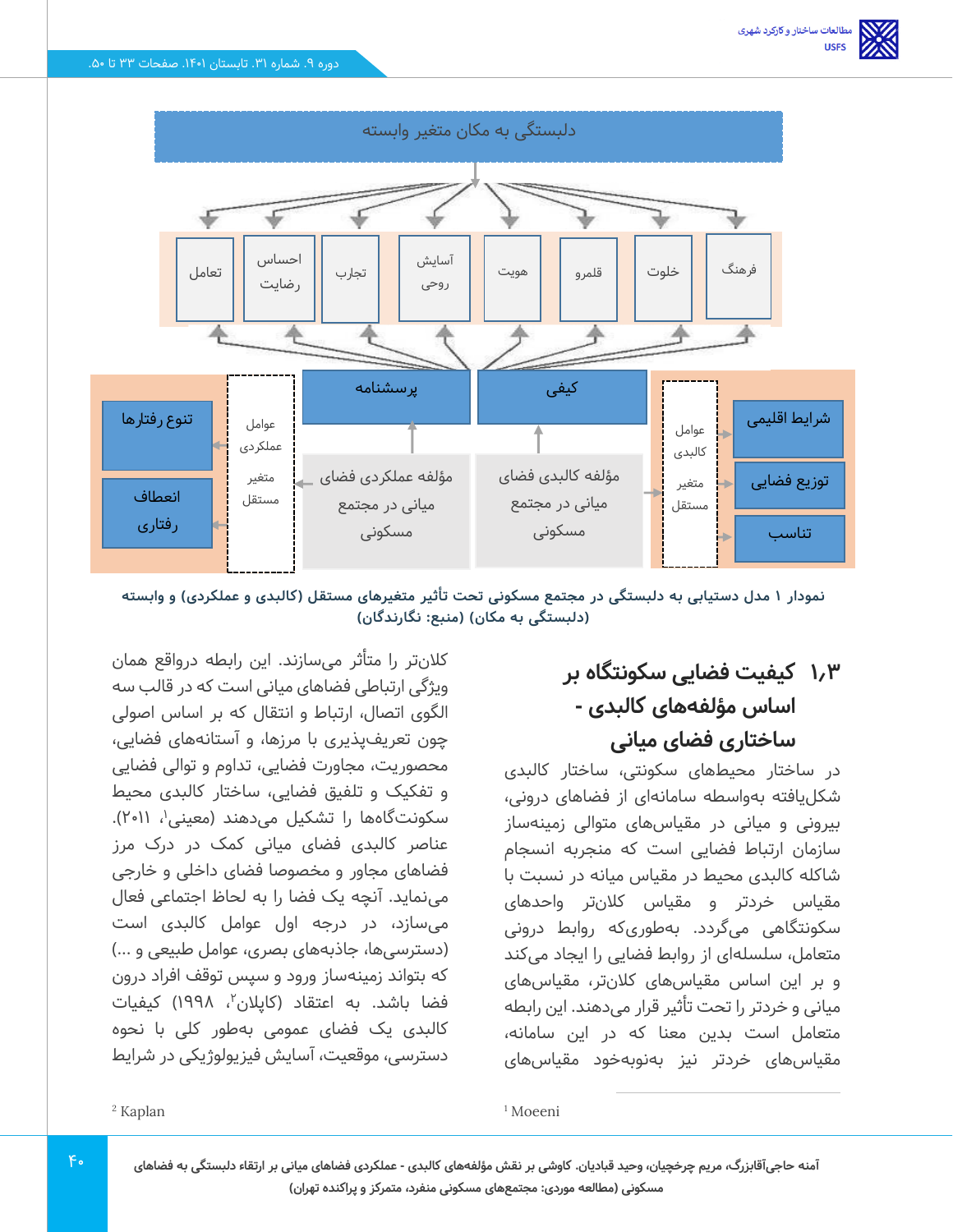مختلف در رابطه است. عالوهبر این وجود عناصر طبیعی در فضاهای عمومی که سبب افزایش هیجان و سرزندگی محیط و دعوت عابرین به این فضاها و فراهمنمودن امکان استراحت، تجارب خوشایند و سالمت بیشتر برای افراد می گردند نیز در این میان بسیار حائز اهمیتاند (میرسلامی<sup>י</sup>، ۲۰۲۰). عناصری چون کنج ها و گوشه سازیها، پله ها، فرصت های کالبدی مناسب برای تنها نشستن، مکث و تأمل بیشتر در فضا به دور از هیاهوی جمع، تعریف بدنهها و هویت جداره ها جهت استقالل فضایی فر د، کنترل دسترسی و امنیت، مشخص سازی قلمرو، شیوههای مؤثر برای حفظ فضا در مکان های عمومی

و سایر عوامل در زمره عوامل تأثیرگذار در ارتقاء جنبههای کالبدی فضای خلوت در مکان های عمومی محسوب میشوند (وایت<sup>۲</sup>، ۱۹۸۰). کیفیات طراحانهای چون یکپارچگی فضا، ابعاد، تناسبات، تطبیقپذیری و سازگاری فضا نوع سازماندهی فرمی - هندسی، نقاط ایستا و پویا، محصوریت فضایی، پیوستگی کالبدی و فضایی، سلسلهمراتب فضایی، نحوه دسترسی ها و جایگاه آستانههای ورودی نیز میتوانند در ادراک فضا به عنوان کل و در نتیجه تأثیر مطلوب بر ادراک انسان مؤثر باشند (پاکزاد<sup>۳</sup>،  $\Lambda$ 

| جدول ۱ مفاهیم مرتبط با فضای میانی |  |  |  |
|-----------------------------------|--|--|--|
|-----------------------------------|--|--|--|

|          |        |       |      |             | نظریهپردازان داخلی |               |                |            |          |      |                   | نظریەپردازان خارجى |
|----------|--------|-------|------|-------------|--------------------|---------------|----------------|------------|----------|------|-------------------|--------------------|
| تقابلهاى |        |       |      | 1449        |                    |               | وحدت           |            |          |      | 19AY              | آلتمن و            |
| اجتماعى  |        |       |      |             | عينىفر             |               | اجتماعى        |            |          |      |                   | گاوين              |
|          |        |       | هويت | 1H90        |                    |               |                | قلمروگرایی |          |      | 1980              | الكساندر           |
|          | كنترل  |       |      | 1149        | بليلان             | روابط اجتماعى |                | حس قلمرو   | امنيت    |      | 1998              | یان گل             |
|          | قلمرو  |       |      |             |                    |               |                |            |          |      |                   |                    |
| پايدارى  |        |       |      | 144         | قائم               |               |                | دفاع از    | جلوگیری  |      | $P \circ \circ P$ | ژیکسین و           |
| اجتماعى  |        |       |      |             | مقامی              |               |                | قلمرو      | از جرائم |      |                   | هیلینگ             |
|          |        |       |      |             |                    |               |                |            |          |      |                   |                    |
| تعامل    |        |       |      | 1991        | نورالدين           |               |                | حس قلمرو   |          |      | 19VW              | نيومن              |
| اجتماعى  |        |       |      |             |                    |               |                |            |          |      |                   |                    |
| زندگی    |        | مراقب |      | 1۳۷۶        | توسلى              |               | اجتماعپذیری    |            |          | هويت | 1910              | براون              |
| اجتماعى  |        |       |      |             |                    |               |                |            |          |      |                   |                    |
|          | كنترل  |       |      | <b>IMAN</b> | سيد                |               |                |            | امنیت    |      | 1914              | برور               |
|          | قلمرو  |       |      |             | صدر                |               |                |            |          |      |                   |                    |
| روابط    |        | كاهش  |      | 1149        |                    |               | مواجه افراد با |            |          |      | $Y \circ \circ$   | هيجر و             |
| همسایگی  |        | جرم   |      |             | لنگ                |               | یکدیگر         |            |          |      |                   | ريجندرپ            |
|          |        |       |      |             |                    |               |                |            |          |      |                   |                    |
| تعامل    | محرميت | امنیت |      | هويت        |                    |               | تعامل          | قلمرو      | امنيت    |      | هويت              |                    |
| اجتماعى  |        |       |      |             |                    |               | اجتماعى        |            |          |      |                   |                    |

<sup>1</sup> Mirsalami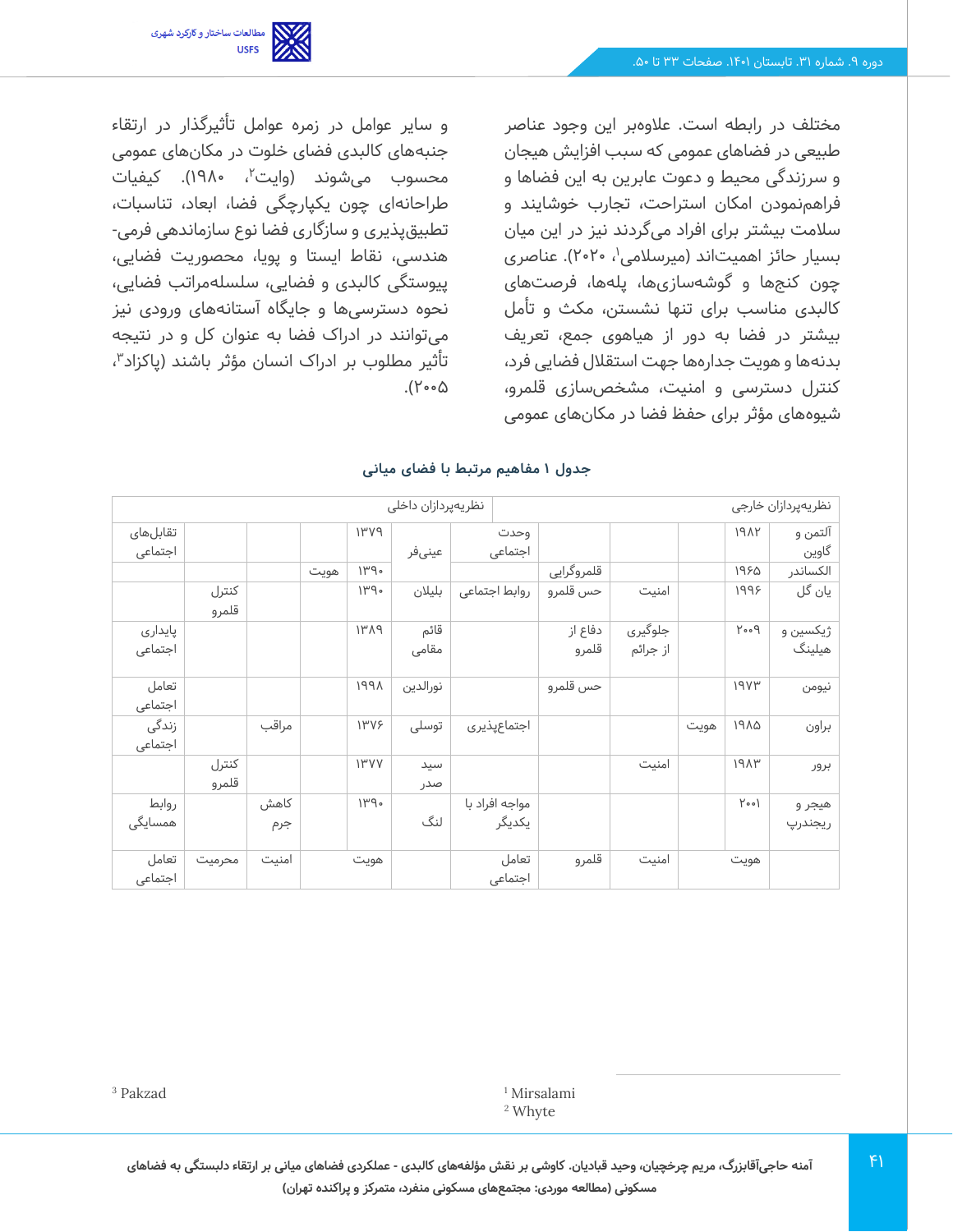# **1.4 کیفیت فضایی سکونت گاه بر اساس مؤلفه های عملکردی - فعالیتی فضای میانی**

مطالعات نشان می دهد عوامل ساختاری وکالبدی در کیفیت فضاها از شروط الزم اند ولی به تنهایی کافی نیستند. مشخصات کارکردی فضاهای سکونت گاهی میتواند بر کیفیت و کمیت حضور ساکنان برای توقف و تمرکز در این فضاها، تأثیرگذار باشد. وجود فضاهای کافی جهت نشستن و فضایی برای تنها بودن به دور از هیاهوی جمع، اتفاقات دنج در مقیاس میانی و همچنین فضایی برای خلوت شخصی و مطالعه و انجام امور فردی و از طرفی معاشرت دوستانه و تعامل در فضاهای میانی، به کیفیت این فضاها میافزاید (زیمرمن<sup>۱</sup>، ۲۰۰۸). در عین حال، بعد فعالیتی فضاهای سکونت گاه با فعالیتها و کاربری های پیرامون نیز مرتبط است. مطالعات نشان می دهند واحدهای اقامتی در بسیاری موارد به دلیل تراکم باالی خانوار و عدم رعایت خلوت شنیداری و دیداری، این امر را به فضاهای سرویس دهنده سکونت گاه مانند پلهها، راهروها و ... انتقال داده اند و ساکنان این مکان ها را برای خلوت گزینی انتخاب میکنند. همچنین در فضاهای عمومی مانند البی که در آن افراد قادر به حضور در محیط با نگاه کردن به سایرین، نشستن، خوردن، فعالیت های حرکتی، اتفاقات دنج و یا بهتعبیر )وولی 2003،( تفریح فعال و غیرفعال باشند، این فعالیت ها و بسیار خصوصیات فعالیتی و کالبدی دیگر به فضاهای عمومی موجود در سکونت گاهها، تشخص می بخشد و بر تأمین آسایش و امکان دلبستگی افراد از حضور در فضای سکونت گاه تأثیرگذار است که این امر خود منجر به افزایش حس همبستگی اجتماعی و در نتیجه رضایتمندی بیشتر میگردد. به طور کلی فعالیتهای حاکم در فضاهای عمومی شامل فعالیتهای اجباری )مثل عبور از فضاها برای دسترسی به بخشهای مختلف)،

فعالیتهای اختیاری (وابسته به کیفیت فضا)، فعالیتهای اجتماعی )تجربهکردن سایر افراد و مشارکت فعال و غیرفعال در محیط که سبب سرزندگی فضا میگردد) میباشد (دانشپور <sup>۲</sup>، ۱۳۸۴) و با سه عامل بیان می گردد:

- ویژگی های کارکردی و گروهی کاربران

- میزان تماس و ارتباطات افراد در مکان

- میزان مشارکت در فعالیت های گروهی و مراسم .)Brown & Werner, 1985( جمعی

# **1.5 دلبستگی به مکان**

در فرآیند دلبستگی به مکان است که فضا برای فرد مبدل به مکان می شود، در این فرآیند، افراد ارتباط خود با سایرین و مکان را توسعه میدهند. دلبستگی به مکان برخاسته از فعالیت ها و تعامالت بین انسان - مکان و انسان - انسان در یک مکان خاص است )1992 ,Altman & Low). در واقع این امر براساس تعامل شناختی، عاطفی و رفتاری بین افراد، گروهها و مکان کالبدی، اجتماعی، به صورت آگاهانه و ناآگاهانه در طول زمان شکل می گیرد ) & Brown .)Perkins, 1992

امنیت یکی از مؤلفههای حس دلبستگی به مکان می باشد فاکتورهای امنیت در محیط های جمعی وابسته به شرایط مختلفی است. ایجاد چنین ویژگی هایی در محیط به ویژه در فضاهای پر استفاده منجربه حس دلبستگی و تعامل در فضای جمعی شده و به ارتقاء کیفیت محیط می انجامد (پیوستهگر ۳ و دیگران، ۱۳۹۶). تئوریسینها از جمله اسکار نیومن با نظریات خود در خلق فضای قابل دفاع و جفری در تعیین راهبردهای مقابله با جرم بهوسیله طراحی محیطی در خلق فضاهای امن، بهوسیله کنترل فضا از راههای گوناگون تاکید کردن. ارتقاء سطح رویت پذیری محیط، جلوگیری از

<sup>1</sup> Zimmerman

<sup>2</sup> Daneshpour

**آمنه حاجی آقابزرگ، مریم چرخچیان، وحید قبادیان. کاوشی بر نقش مؤلفه های کالبدی - عملکردی فضاهای میانی بر ارتقاء دلبستگی به فضاهای مسکونی )مطالعه موردی: مجتمع های مسکونی منفرد، متمرکز و پراکنده تهران(**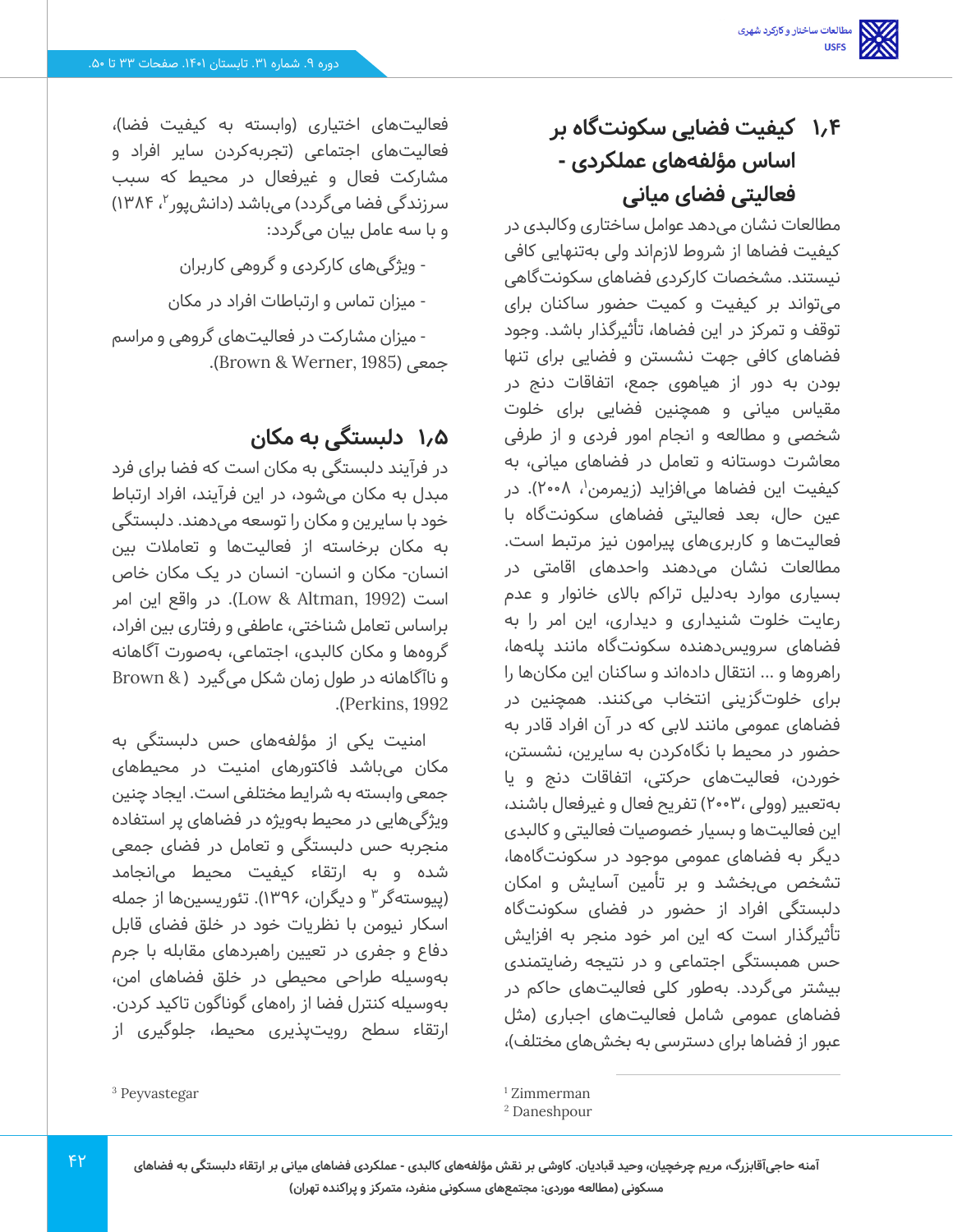

پیچیدگی فضا یا به عبارتی محیط های خوانا (بهخصوص در کاربریهای جمعی و پر ازدحام)، از جمله راهکارهای کالبدی محیطی به منظور کاهش جرم و ایجاد امنیت در فضاست (همان). رضایتمندی سکونتی را می توان وضعیتی دانست که ساکنان عالوه بر مسائل و تسهیالت کالبدی بر مسائل

اجتماعی و فرهنگی و مناسبات بین ساکنان نیز توجه دارند و از کیفیت آن ها در محیط مسکونی خود رضایت دارند و معیار ارزیابی آن ها از محیط مسکونی خود است. یک حد قابل قبول از محیط زندگی است که به عنوان معیار ارزیابی ساکنان مورد استفاده قرار می گیرد )2005 ,Choudhury).



**نمودار 2 متغیرهای دلبستگی پژوهش** 

# **2 روش تحقیق**

مطالعه مربوطه با استفاده از رویکرد مورد پژوهی چندگانه، در پی ارتباطات میان فضای میانی و میزان دلبستگی سه مجتمع مسکونی منتخب در شهر تهران می باشد؛ این مطالعه از هر دو روش کمی و کیفی در جمعآوری دادهها بهره میگیرد. جهت مقایسه ماهیت رفتارهای ساکنین ، داده ها از طریق ابزارهای پژوهش (برداشت رفتاری و پرسشنامه) جمع آوری شدهاند. مجموع داده های جمع آوری شده یک تصویر جامع از نمونه های موردی با تمرکز بر تأثیر ویژگی های مرتبط با فضای میانی در پیکره بندی مجتمع مسکونی منتخب از لحاظ وجود و یا عدم وجود فضای میانی، چیدمان و تناسبات آن ها؛ نظیر، حیاط، البی ها، راهروها و غیره بر رفتار کاربران آن، ارائه مینماید. در راهبرد همبستگی مشخص میشود که آیا رابطهای بین دو یا چند متغیر قابلسنجش وجود دارد یا خیر و اگر این رابطه وجود دارد اندازه و حد آن چه قدر است. در راهبرد همبستگی پدیده ها در شرایط طبیعی خود مطالعه میشوند و تالش محقق فهم و تفسیر پدیده ها ازنظر مردم است. مشخصه های فضاهای میانی

مجتمع های سکونت گاهی متغیر مستقل و میزان دلبستگی ساکنان متغیر وابسته است. به کمک راهبرد علی-مقایسه ای میزان تأثیر ویژگی های متغیر مستقل بر وابسته برداشت خواهد شد. با توجه به جامعه آماری و توضیحات پیشین، جامعه نمونه؛ فاز 3 مجتمع مسکونی آتی ساز، باغ ونک و فاز 2 اکباتان برای این امر انتخاب شده اند. در مجموع از کل مجتمع های مسکونی مورد پژوهش تعداد 320 پرسشنامه بین نمونه آماری توزیع و تعداد 132 پرسشنامه توسط ساکنان پرشده است.

#### تعیین حجم نمونه:

کوکران برای محاسبه تعداد نمونه الزم در روش نمونه گیری تصادفی، فرمول زیر را ارائه کرده است که مبنای محاسبه حجم نمونه در این پژوهش قرار گرفت.

- $p = Nt^2pq/Nd^2 + t^2pq$ 
	- n = حجم نمونه
	- N = جامعه آماری
- واریانس جامعه (در اینجا برابر با ۵/۰) (۰/۵ $=$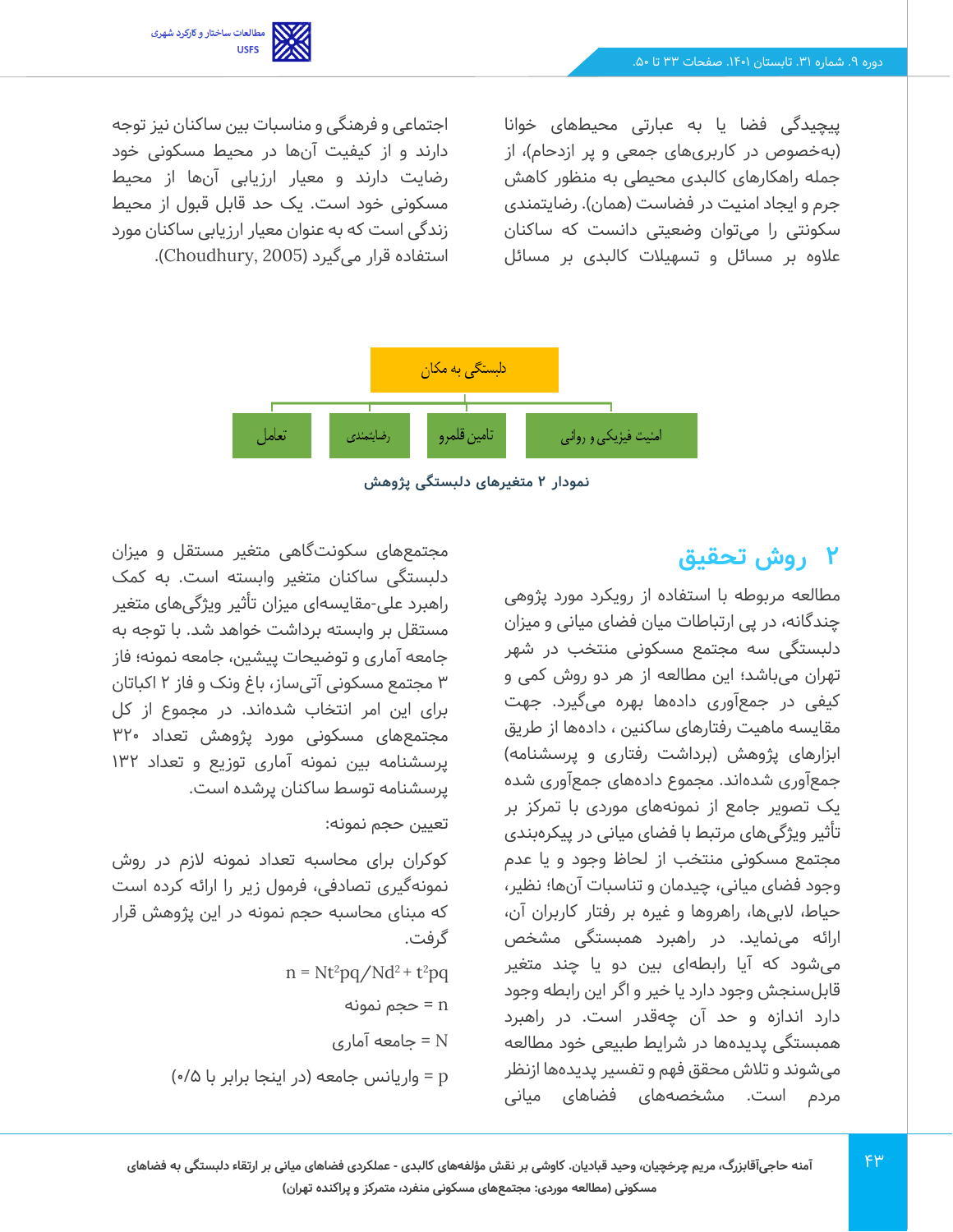q = درصد افرادی که فاقد این صفت هستند ) = q )1 - P d = مقدار خطای مجاز )0/05( t = مقدار متغیر نرمال واحد استاندارد )1/96(

 $\times$  مطابق با این فرمول = n 6747 × (//98 × 6/0 × 6/0 × 6/0 × 6/0 × 6/0 × 6/0 × 6/0 × 6  $\times$   $\cdot$   $\wedge$   $\vee$   $\vee$   $\wedge$   $\wedge$   $\wedge$   $\wedge$   $\wedge$   $\wedge$   $\wedge$   $\wedge$   $\wedge$   $\wedge$   $\wedge$   $\wedge$   $\wedge$   $\wedge$   $\wedge$   $\wedge$   $\wedge$   $\wedge$   $\wedge$   $\wedge$   $\wedge$   $\wedge$   $\wedge$   $\wedge$   $\wedge$   $\wedge$   $\wedge$   $\wedge$   $\wedge$   $\wedge$   $\wedge$   $\wedge$   $\mu_{\text{Y} \circ} = \circ / \Delta$ 

حجم نمونه آماری برابر با 320 نفر خواهد بود.



**نمودار 3 مدل مفهومی پژوهش بر اساس مطالعات نگارندگان** 

# **2.1 معرفی بستر پژوهش و مجتمع های مسکونی برگزیده**

اولین معیار گونه شناسی این پژوهش بر اساس تعداد واحد های موجود بهعنوان عامل تأثیرگذار در درک مقیاس مجتمع می باشد و بر اساس محاسبه فراوانی واحدهای مسکونی، مجتمعها به سه گروه کوچک (کمتر از ۲۱۶ واحد)، مقیاس میانی (بین ۲۱۷ تا ۵۰۴ واحد) و مقیاس کلان (بالای ۵۰۵ واحد) تفکیک شدهاند. برای تفکیک گونه شناسی مجتمع ها، معیار دیگری نیز وجود دارد، نحوه چیدمان بلوک های مسکونی در سایت و شکل

همنشینی فضای باز و بسته، عامل سوم طبقهبندی در نظر گرفته شده است، مجتمع های مسکونی به سه گروه اصلی ۱- پراکنده ۲- منفرد ۳- متمرکز قابل تفکیک است. بنابراین شکل گیری فضاهای میانی و قرارگیری مجتمع نسبت به آن به عنوان معیار دوم انتخاب میباشد. شهرک اکباتان بهعنوان یک شهرک شاخص در سه فاز و تیپ های مختلف ساخته شده است. که البته فاز 1 و 3 این شهرک همانند هم و فاز 2 متمایز از دو فاز دیگر آن است. فاز 2 شهرک اکباتان با سازمان فضایی پراکنده؛ شامل 19 بلوک میباشد. فاز 2 همچنین دارای 3 بازارچه و 4 مدرسه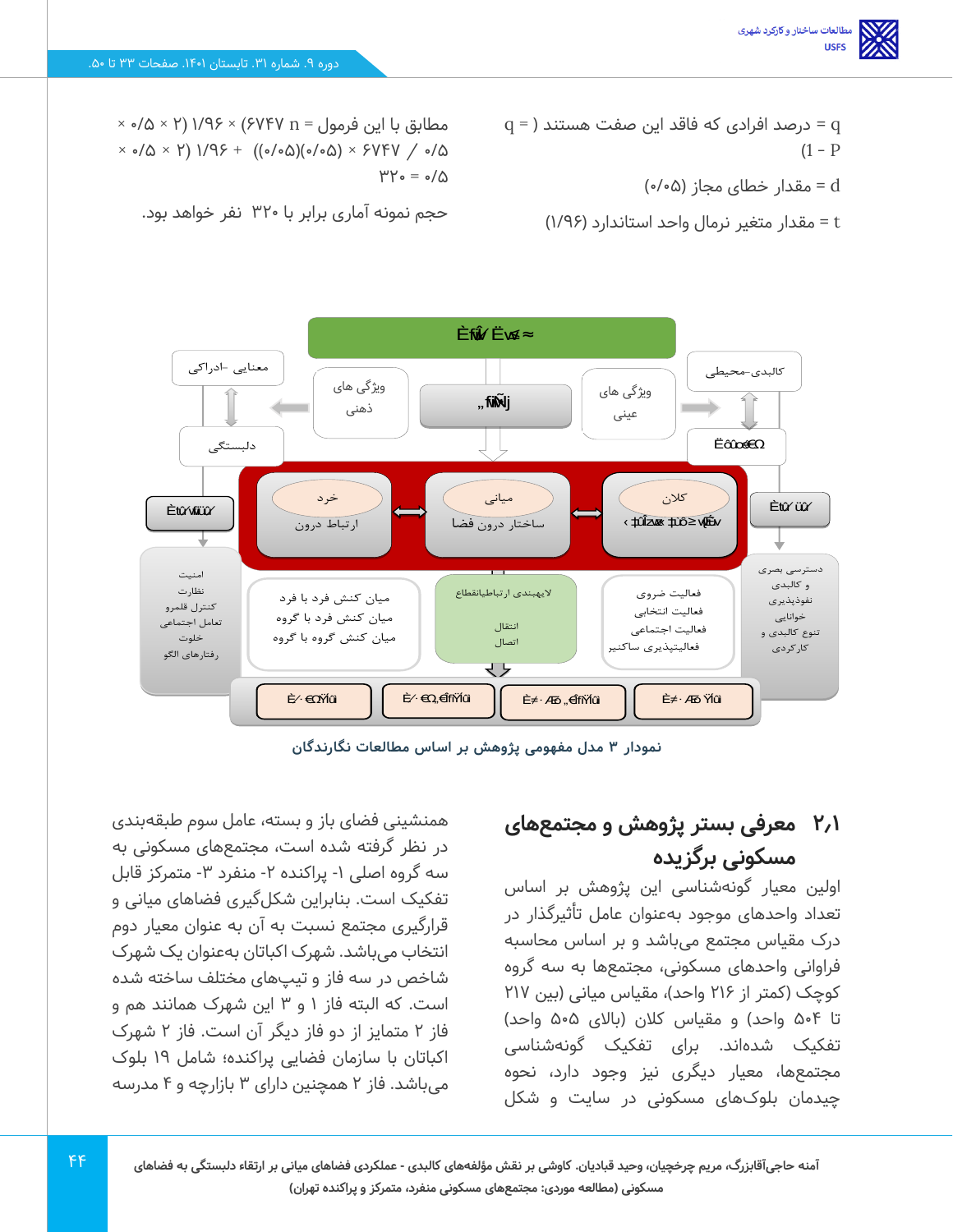

در داخل خود می باشد. مجتمع برج های مسکونی آتی ساز با سازمان فضایی نواری شامل 23 برج بلندمرتبه در زمینی به مساحت تقریبی 155000 متر مربع و سطح زیربنای 381448 متر مربع در شمال شهر تهران می باشد. در سال 1355 در راستای فعالیت بلندمرتبهسازی، طی سه مرحله ساخت، تکمیل و تحویل پروژه عظیم و کم نظیر مجتمع برج های مسکونی آتی ساز اوین )23 برج 12 تا 32 طبقه) انجام شد که شامل مرکز تجاری ۲ طبقه مجهز و مدرن، استخر و سونای مجزا، فضای سبز و آبنما، محل بازی کودکان، آسانسورهای مسافری و باری، سیستم کامل شوت و جمع آوری زباله، سیستم اطفای حریق، اینترکام، شبکه آنتن مرکزی، صاعقه گیر و فضای آموزشی از مقطع آمادگی تا پیش دانشگاهی، می باشد.

مجتمع مسکونی باغ ونک تهران با گونه حیاط مرکزی )متمرکز( در منطقه 10 ونک در 5 طبقه

مسکونی به اجرا رسیده است. ایده اصلی بر اساس باز آفرینی قالب «خانه-باغ» حول یک حیاط مرکزی شکل گرفت. خانه ها از هم جدا شدند، به طوری که هر کدام از سه یا چهار وجه خود امکان نورگیری و تهویه دارند. این تمهیدات در کنار تنوع فضا، نقشه و مساحت خانهها (از ۶۰ تا ۲۰۰ متر مربع) همگی با هدف ایجاد یک محله کوچک به کارگرفته شدند. حیاطهایی برای تعدادی از خانهها شکل گرفت که به دلیل ارتفاع بیش از شش متر سقف، جزو متراژ مجاز ساخت محسوب نمی شوند. با استفاده از همین ضابطه فضاهای سبز، فضاهای مشاع متنوعی در هر طبقه از ساختمان طراحی شده است. نمای ساختمان در هر هشت وجه )چهار وجه داخلی و چهار وجه خارجی) جلوه بیرونی فضاهای داخلی، باغچهها و حیاطهاست و نه صرفاً پوششی جدا از فضاهای داخلی.



**نمودار 4 مدل روش پژوهش )منبع: نگارندگان، 1399(**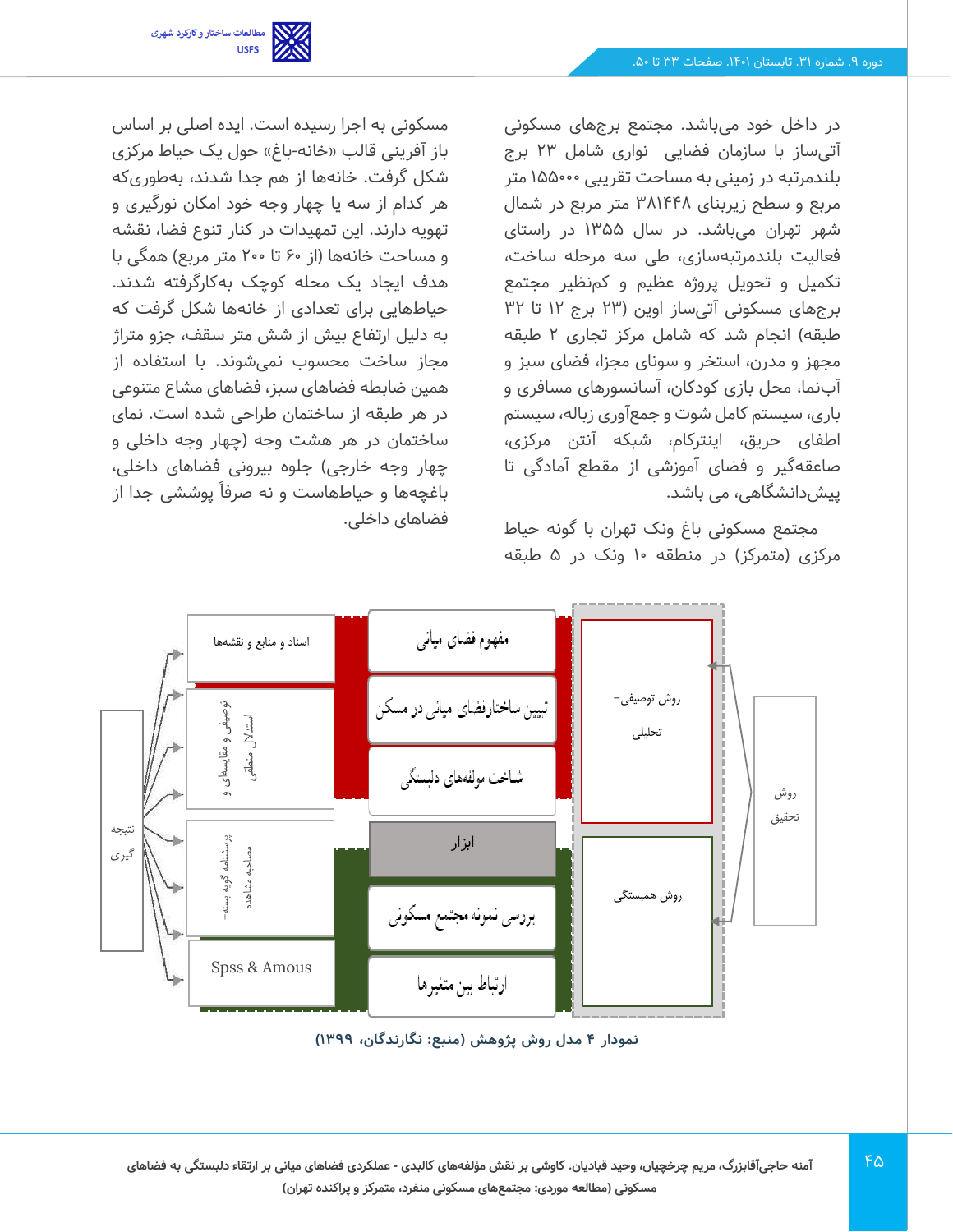# **2.2 تحلیل یافتههای کیفی مؤلفه های کالبدی و عملکردی فضای میانی در مجتمع های منتخب**

ساختار فضایی سکونت گاه در ارتباط با رفتار، باید در چهارچوب فعالیت ها و عملکردها، مورد بررسی قرار گیرد. چراکه وجود یا عدم وجود فعالیت ها با توجه به عملکرد غالب یک محدوده می تواند باعث ایجاد فرصت یا ضعف در فضا شود و در پی آن رفتاری نامتناسب با فضا باعث شکل گیری رفتاری نابجا شود. نحوه حضور فرد در مکان، عاملی قوی در تصمیم فرد برای ماندن در فضا است. آن چه در این میان حائز اهمیت است آن است که، دستیابی به قلمرو فردی و جمعی، خلوت مطلوب از فضای سکونت، شکل گیری تعامل سبب افزایش رضایت و بهبود دلبستگی به مکان در ساکنان می گردد. در این

ارتباط می بایست به شناسایی ابعاد فردی و جمعی سکونت پرداخته شده و سطوح ارتباطات مدنظر قرار داده شود. افراد بر اساس ترجیحات آگاهانه ای که ناشی از خصوصیات و ویژگی های فردی آن ها میباشد، مکان ها را انتخاب و دلبسته آن می شوند. فردیت در جهت گیری اجتماعی و نحوه توسعه ارتباطات اجتماعی صمیمانه نیز حائز اهمیت است. این فضاها وابسته به الگوهای فعالیت ساکنان در نظامی از عرصه های عمومی تا خصوصی ساختار جمعی محیط سکونتی را تشکیل می دهند، بهطوری که سه الگوی جاری رفتار شامل: مجاورت یا همسایگی با همساالن، مالکیت یا شخصی سازی )در نظرگرفتن فاصلهها) و فعالیتها که براساس تعریفپذیری با قلمروهای فضایی، تعامل، محرمیت و خلوت تشریح می شوند، قواعد شکل گیری ساختار اجتماعی محیط سکونتی را تعریف می کند.



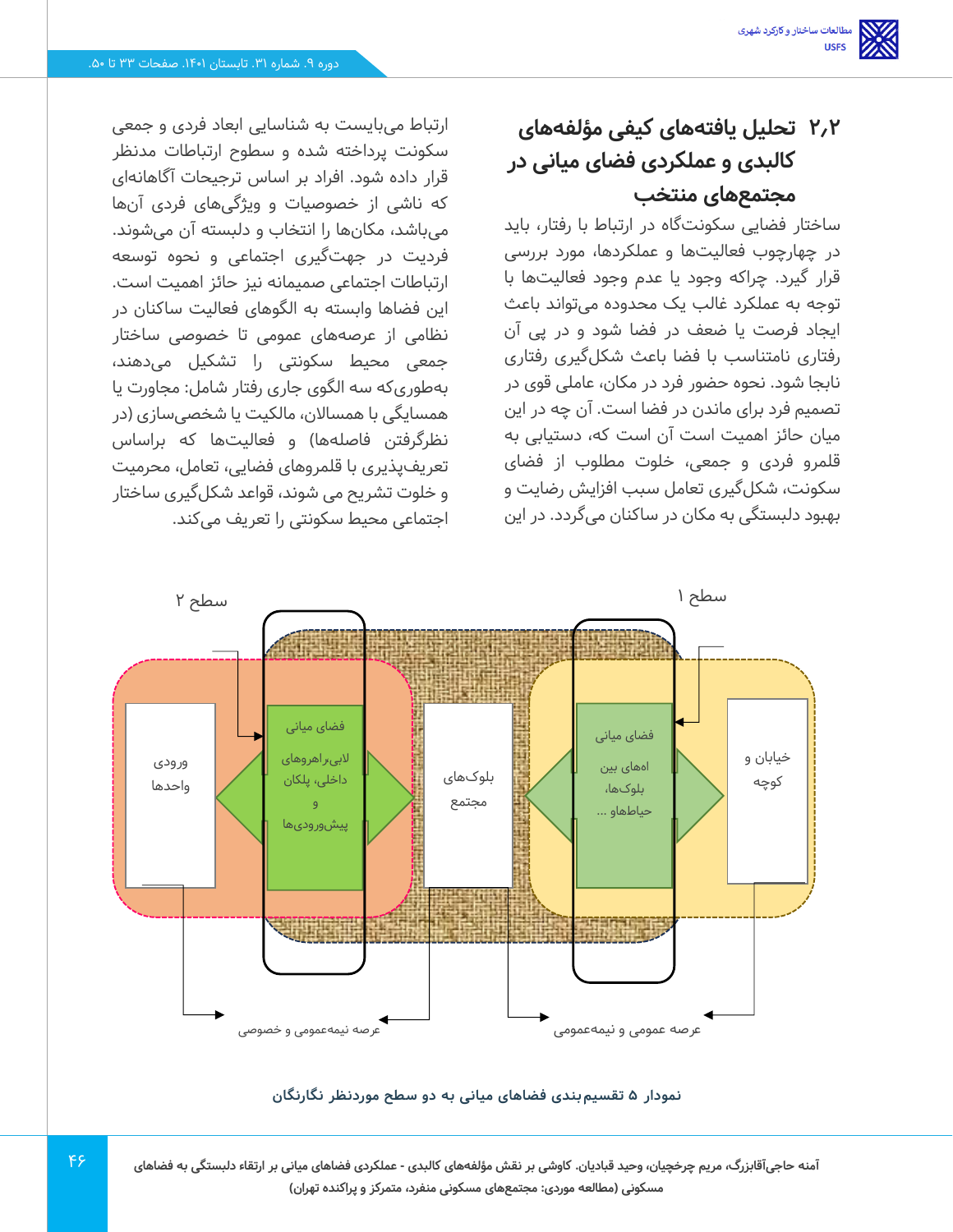مطالعات ساختار و کارکرد شهری **USFS** 

> از این رو در این پژوهش، این مؤلفه ها با توجه به اهمیت توجه به ویژگی های فردی و گروهی به دو مؤلفه تنوع فعالیتی - تطبیقپذیری رفتاری در قرارگاه رفتاری دستهبندی می شوند که زیر شاخص فعالیت در ارتباط با رفتار جمعی و فعالیت با حفظ حریم خلوت فردی تعریف می شود. با توجه به ساختار حیاط مرکزی مجتمع مسکونی باغ ونک و وجود پوشش گیاهی و چندین درخت تهویه مناسبی را ایجاد کرده و همچنین بهکارگیری مبلمان مناسب در حیاط مرکزی رضایتمندی ساکنان را به همراه دارد، البته عدم وجود فضایی جهت بازی بچه ها سبب میشود از حیاط مرکزی به منظور فضای بازی استفاده شود که تا حدودی انعکاس صدا موجب سلب آرامش ساکنین خصوصا ً در طبقات همکف و اول میشود. تسهیالت دسترسی به طبقات از جمله، آسانسور و دسترسی دو پلکان برای تنها 4 واحد در هر طبقه در فضای میانی سبب جلوگیری از تداخل در رفت و آمد و نوع چیدمان و تناسبات راهروها و پیش ورودی ها موجب ایجاد حریم در تفکیک عرصه نیمه عمومی و خصوصی با شکل گیری قلمروی شخصی در جلوی درب واحدها می شود که رضایت ساکنان را طبق برداشت های میدانی بههمراه دارد. در فاز 3 مجتمع مسکونی آتی ساز، قرارگیری تأمین بخشی از پارکینگ ماشین ها در سطح 1 فضای میانی-<sup>1</sup>حدفاصل بین بلوک و پوشش سبز فضای باز - طبق مشاهدات، تداخل عملکردی را

موجب می شود و ساکنان از نبودن امنیت فیزیکی و روانی مطلوب برای بچهها و بزرگساالن حکایت میکنند؛ در صورتی که در مجتمع فاز 2 اکباتان سرانه پوشش فضای سبز در فضاهای میانی سطح 1 و محل قرارگیری آن ها برای ساکنین چه از لحاظ بازی بچه ها و یا وجود فضایی جهت حفظ آرامش و خلوت و همچنین فضایی برای گردهمایی و داشتن فعالیتهای گروهی مورد رضایت ساکنین می باشد. فضای میانی در سطح<sup>۲</sup> -داخل بلوکهای فاز ۲- که شامل راهروی نواری و باریک در طبقات می باشد مطابق جدول 1 سبب می شود ساکنین مرز و یا آستانه تعریفشدهای جهت حریم خصوصی برای ورود به واحدها نداشته باشند، از طرفی هیچ گونه مبلمان، و پوشش گیاهی در مشاعات و راهروها وجود ندارد – به جز تعداد معدودی گلدان که برخی ساکنین گذاشتهاند- که موجب یکنواختی و عدم تنوع بصری برای ساکنین می شود همچنین در بلوک های فاز ۳ مجتمع آتی ساز –سطح ۲- راهروهای طبقات که به عنوان مفصل بین عرصه های نیمهعمومی و خصوصی لحاظ می شوند دارای سازمان فضایی H شکل می باشند که این چیدمان و هندسه فضای میانی حریم و قلمروی شخصی هر واحد به نحو نسبتاً مطلوبی ایجاد میکند. همچنین البی در هر طبقه سبب مکث و گفتگوهای همسایگان می شود و به نوعی تنوع رفتاری در هر طبقه با توجه به هندسه راهروها شکل می گیرد.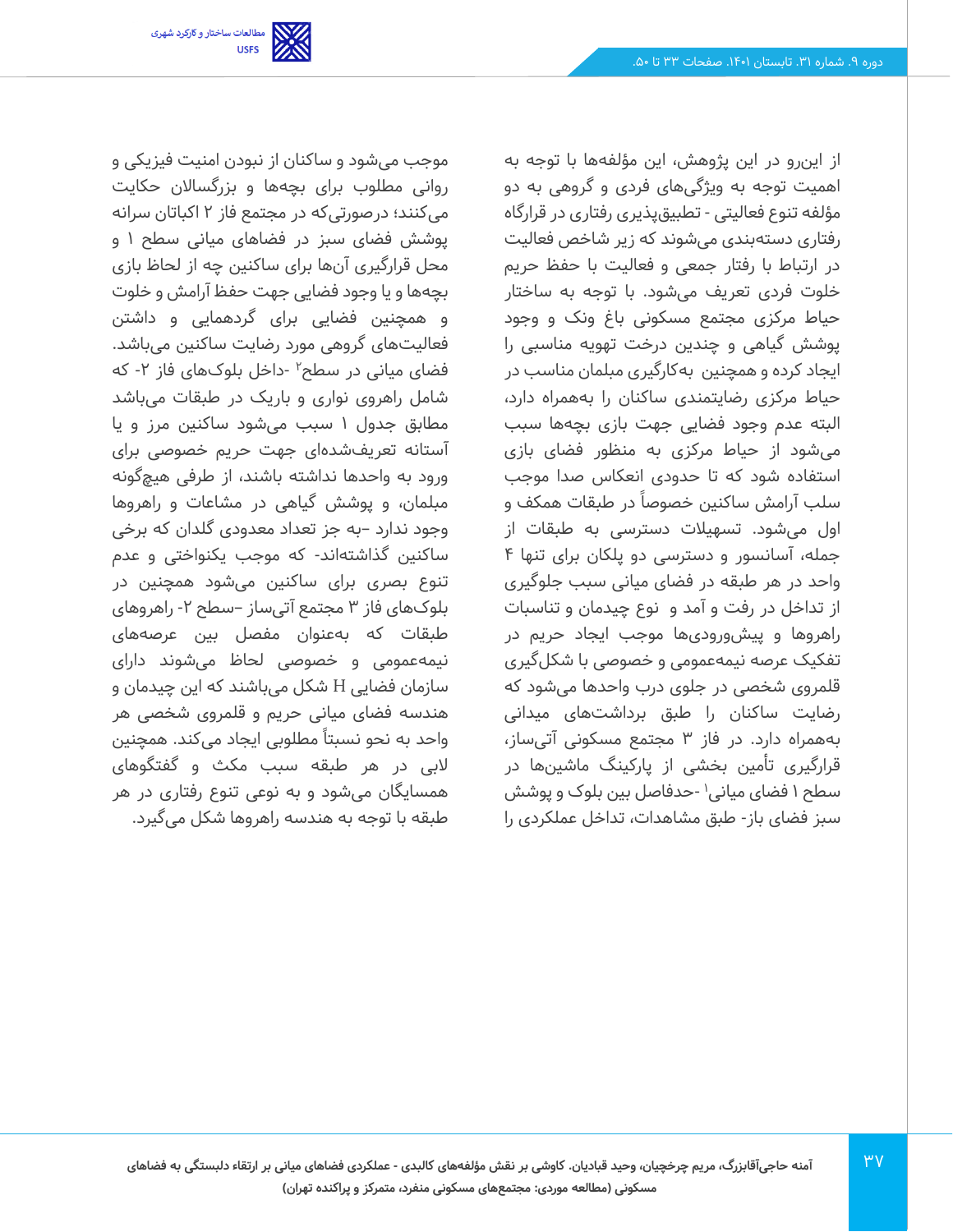| تصوير           |       | تحليل                                                                                                       | مؤلفهها                                                                                     | مؤلَّفەھاي كالبدى مؤثر بر |                   |              |
|-----------------|-------|-------------------------------------------------------------------------------------------------------------|---------------------------------------------------------------------------------------------|---------------------------|-------------------|--------------|
| سطح۲<br>سطح۱    | سطح ۲ | سطح ۱                                                                                                       |                                                                                             | دلبستگی                   |                   |              |
|                 |       | تهويه طبيعى بين بلوكها<br>و استفاده از پرچینها و گیاهان<br>بهجای جداکننده بین کرتها و<br>فضای سواره و پیاده | دما و رطوبت<br>در فضای میانی داخل بلوک                                                      | فاز ۳<br>مجتمع<br>آتىساز  | گونه منفرد        |              |
|                 |       | تهويه طبيعى<br>وجود چندین درخت در<br>حياط مركزى                                                             | پوشش گیاهی (فضای سبز) در<br>فضای میانی داخل بلوک و<br>فضاهای میانی بین بلوکها در<br>مجتمع   | مجتمع باغ<br>ونک          | متمركز<br>ى<br>ئې |              |
|                 |       | استفاده از پرچینها و درختان به<br>جای جداکننده                                                              |                                                                                             | فاز ۲<br>اكباتان          | گونه پراکنده      |              |
| <u>e Neg</u>    |       | استفاده از پوششهای سبز<br>کوتاه و مبلمان در فضاهای میانی ای <sup>. م</sup> الله<br>مابين بلوكھا             |                                                                                             | فاز ۳ مجتمع<br>آتىساز     |                   | معيار كالبدى |
|                 |       | استفاده از رنگ@ای روشن در<br>دیوارهها و سنگ درکفسازی                                                        |                                                                                             | مجتمع باغ ونک             |                   |              |
|                 |       | رنگ سفید در دیوارهایراهروها<br>کلیه فضاهای میانی                                                            | مبلمان و رنگ و نور و تزئینات                                                                | فاز ٢ اكباتان             |                   |              |
|                 |       | خیابان به سردر ورودی مجتمع و<br>دسترسیهای میانی سپس<br>ورودي لابي                                           |                                                                                             | فاز ۳ مجتمع<br>آتىساز     |                   |              |
|                 |       | توزيع فضايى<br>لابى-پيش ورودى واحدها                                                                        | تعداد و توزیع، سلسلهمراتب و<br>سيركلاسيون<br>شكلگرفته توسط فضاهای میانی<br>تناسبات<br>و شکل | مجتمع باغ ونک             |                   |              |
| <b>HILL WAR</b> |       | توزيع فضايى<br>لابی-راهروها-پیش ورودی -<br>واحدها                                                           |                                                                                             | فاز ٢ اكباتان             |                   |              |

### **جدول 2 بررسی مؤلفه های کالبدی در فضاهای میانی مجتمع های مورد مطالعه )منبع: نگارندگان(**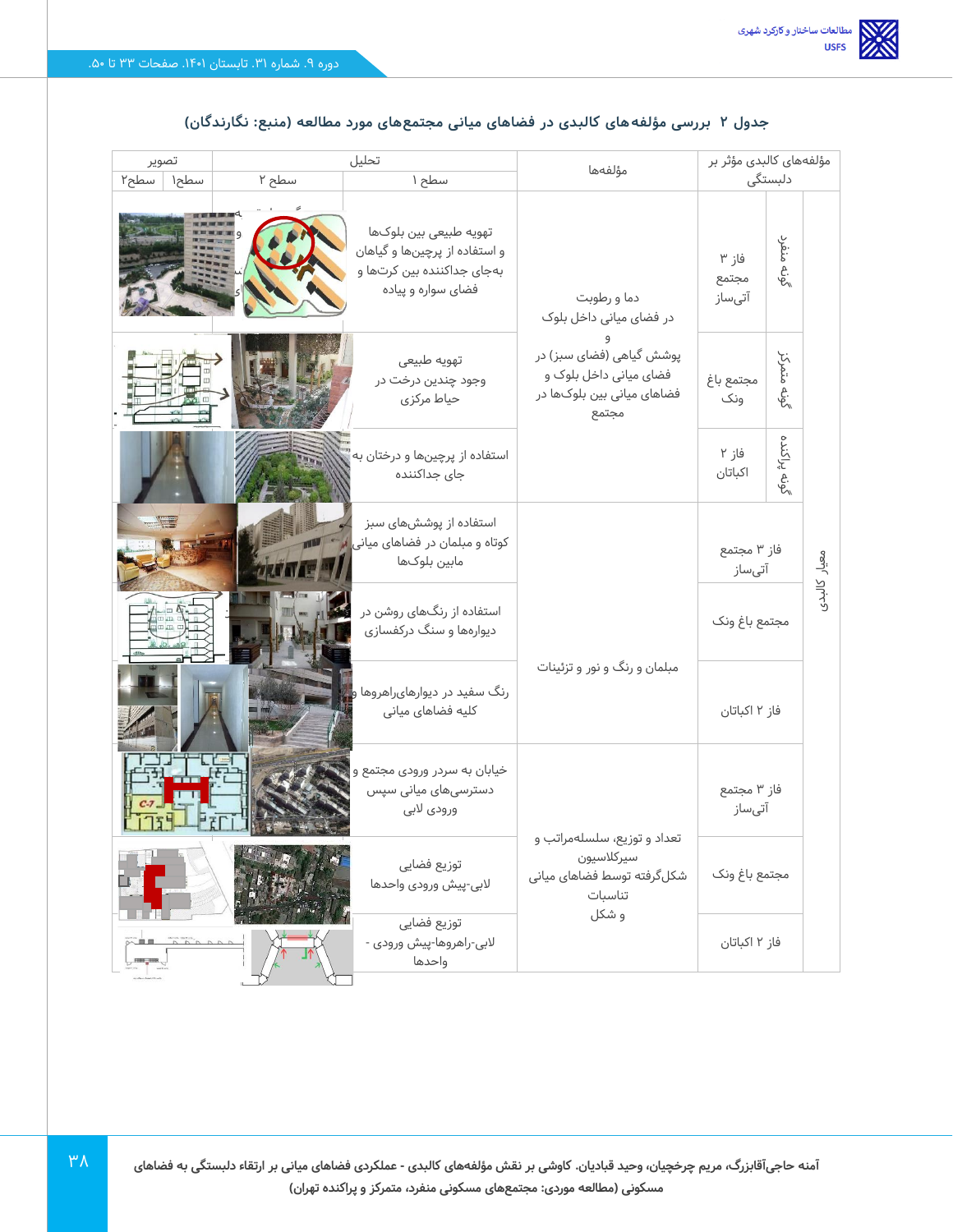

## **2.3 تحلیل کمی داده ها**

محققان بسیاری همچون (اسکار نیومن<sup>י</sup>، ۱۹۷۳)، (ویلیام وایت'، ۱۹۸۰) و (یان گل"، ۱۹۷۸) و پژوهش های خود را جهت کشف تأثیر محیط بر زندگی اجتماعی معطوف به مشاهده افراد در زندگی روزمره نموده اند. برداشت میدانی و استفاده از راهبرد همبستگی و یا کیفی از رویکردهای اصلی پژوهش های مشابه بوده است. در بخش ارزیابی میزان دلبستگی با استفاده از مفاهیم و الگوهای بهدست آمده از مطالعات پیشین، عاملهای اندازهگیری استخراج شده است. ازآنجاکه ماهیت این عامل ها کیفی است، به دقت باید با عامل های کمی قابل اندازهگیری تبدیل شود. هر چند تحقیقات بسیاری در این حوزه انجام شده است اما به دلیل ماهیت خلوت که متأثر از فرهنگ، و آداب هر جامعه است، الگویی برای ارزیابی آن منطبق با بستر فرهنگی جامعه مورد بررسی بهخصوص شهر تهران

)جامعه هدف پژوهش( می بایست طراحی گردد. این الگو از ادبیات موجود مستخرج و فراخور جامعه هدف تبیین شده است. ویژگی این بخش از کار رویکرد استنتاجی آن است. تحلیل نتایج حاصل از ادبیات موضوع و پی ریزی شیوه دقیق اندازهگیری و ترکیب نتایج و در نهایت تدوین معیارهای اندازهگیری و ارزش گذاری هر کدام نیازمند فرآیندی تعاملی است. اگر چه ماهیت این پژوهش کیفی است اما به دلیل استخراج معیارهای خاص و قابل اندازهگیری و کمی شدن، تلفیقی از پژوهش کمی و کیفی در قالب روش تحقیق همبستگی مورد استفاده قرار خواهد گرفت. هدف این پژوهش فهم الگوهای طبیعی زندگی جمعی–کالبدی است. در راهبرد همبستگی مشخص می شود که آیا رابطه ای بین دو یا چند متغیر قابل سنجش وجود دارد یا خیر و اگر این رابطه وجود دارد اندازه و حد آن چه قدر است.

| جدول ۳ بار عاملی و واریانس الگوی تحلیل عاملی تاییدی فضاهای میانی |  |  |  |
|------------------------------------------------------------------|--|--|--|
|                                                                  |  |  |  |

| معيار                  | شاخص                      | بار عاملی               | واريانس                  | سطح معناداري |
|------------------------|---------------------------|-------------------------|--------------------------|--------------|
| فضاهای میانی           | معيار عملكردي             | $\circ$ /VV             | $P\Delta\backslash\circ$ | o/o o        |
|                        | معيار كالبدى              | $0/\lambda$ ۶           | $\circ / \vee \circ$     | o/o o)       |
| مؤلفەھای معیار عملکردی | گوناگونی عملکرد           | $\circ$ /9 $\circ$      | $\sqrt{\Lambda}$         | o/o o)       |
|                        | انطباقپذیری رفتاری        | $\sqrt{\Lambda}$        | 0/5V                     | o/o          |
|                        | شرایط محیطی (دما و رطوبت) | $0/\Lambda\Lambda$      | $\circ$ /VV              | o/o o)       |
|                        | پیکرەبندى                 | $\circ$ /VV             | PA                       | o/o o)       |
|                        | تناسبات                   | $\sqrt{\Lambda}$        | 0/5V                     | o/o o)       |
|                        | سيركولاسيون               | 7۷٥-                    | $\circ$ / $\vee$ Y       | o/o o)       |
|                        | سلسلەمراتب                | $\circ$ /VF             | $0/\Delta\Delta$         | o/o o        |
| مؤلفەھاي معيار  كالبدى | شکل فضای میانی            | $\circ$ /۶۱             | $\sqrt{\mu V}$           | o/o o        |
|                        | تنوع فضايى                | $\circ/\vee \circ$      | 99                       | o/o o)       |
|                        | مبلمان                    | $\circ/\Delta V$        | $\gamma$ ۳۲              | o/o o)       |
|                        | رنگ و تزئینات             | $\circ/\vee \circ$      | 99                       | o/o o        |
|                        | نورپردازی                 | $0/\Delta f$            | $PY\backslash$           | o/o          |
|                        | مصالح                     | $\circ/\triangle \circ$ | 0/10                     | o/o o        |

<sup>1</sup> Oscar Newman

<sup>2</sup> William Pinkney Whyte

3 Jan Gehl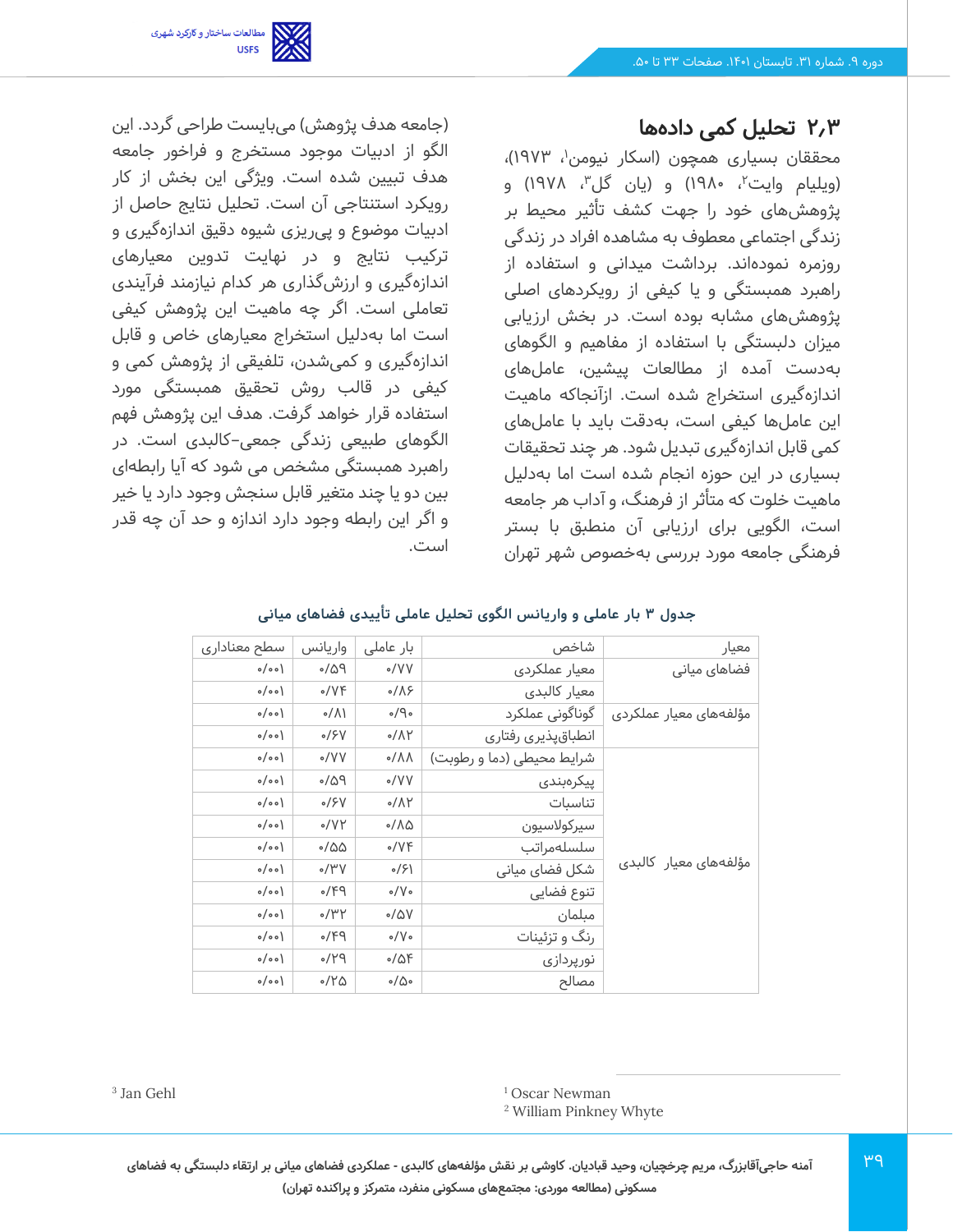همچنین خروجی مدل مقدار شاخص برازندگی ریشه میانگین مجذورات تقریب خطا را برابر با 0/063 نشان می دهد. که مقدار قابل قبولی است. همچنین مقدار RMR برابر با 0/023 و کمتر از 0/05 شده و مناسب است. 3 شاخص مطرح شده در باال و همچنین باقی شاخص های برازندگی مقدار قابل قبولی را دارند که نشان دهنده برازش مناسب الگوی تحلیل عاملی تأییدی نظام فضایی می باشد. با توجه به معناداربودن ارتباط تمامی گویه های با عامل های نهفته مربوط به خود، هیچ گویهای و مؤلفهای از مدل حذف نخواهد شد. الگوی تحليل عاملي تأیيدي متغیر وابسته بر اساس مؤلفههای آن -رضایتمندی، حس تعلق و امنیت روحی و فیزیکی- در جدول 3 معرفی شده است. با توجه به جدول ۳، بار عاملی گویه های شاخص قلمرو خصوصی از 0/792 تا 0/805 است. قلمرو عمومی از 0/738 تا /811 ،0 حس تعلق از /873 0 تا /907 0 و امنیت فیزیکی از /729 0 تا 0/797 است. با توجه به اینکه مقدار خی دو 40/066 و درجه آزادي 25 محاسبه شده است. بنابراین مقدار حاصل تقسیم کای دو بر درجه آزادی برای مدل مفهومی پژوهش برابر با 1/603 می باشد که مقدار قابل قبولی است. همچنین خروجی مدل مقدار شاخص برازندگی ریشه میانگین مجذورات تقریب خطا را برابر با 0/04 نشان می دهد که مقدار قابل قبولی است. همچنین مقدار RMR برابر با /024 0 و کمتر از 0/05 شده و مناسب است. دو شاخص مطرح شده در باال و همچنین باقی شاخصهای برازندگی مقدار قابل قبولی را دارند که نشان دهنده برازش مناسب الگوی تحلیل عاملی تأییدی عوامل کالبدی و فعالیتی-عملکردی می باشد. برای بررسی تأثیر شاخصههای معماری فضاهای میانی بر دلبستگی از رگرسیون چند متغیره استفاده شده است. همان طور که از داده های جدول 4 مشخص است، سطح معناداری برای تمامی شاخصها کوچکتر از مقدار 0/05 است. نتیجه میشود که بر دلبستگی موثر هستند. با توجه به در راهبرد همبستگی پدیده ها در شرایط طبیعی خود مطالعه میشوند و تالش محقق فهم و تفسیر پدیدهها از نظر مردم است (گروت<sup>۱</sup> و وانگ<sup>۲</sup>، ۲۰۰۵). مشخصه های فضاهای میانی مجتمع های سکونت گاهی متغیر مستقل و میزان دلبستگی ساکنان متغیر وابسته است. به کمک راهبرد علی - مقایسه ای میزان تأثیر ویژگی های متغیر مستقل بر وابسته برداشت خواهد شد. با توجه به جامعه آماری و توضیحات پیشین، جامعه نمونه؛ فاز 3 مجتمع مسکونی آتی ساز، باغ ونک و فاز 2 اکباتان برای این امر انتخاب شده اند. در مجموع از کل مجتمع های مسکونی مورد پژوهش تعداد320پرسشنامه بین نمونه آماری توزیع و تعداد 132 پرسشنامه توسط ساکنان پر شده است در پژوهش حاضر، با رجوع به نظر متخصصان و اساتید از روایی ابزار اندازهگیری، در سنجش شاخص های پژوهش اطمینان حاصل شده است. و پایایی مورد بررسی قرار گرفته است. توجه به جدول ۲، بار عاملی ؓ مؤلفههای فضای میانی از ۷۷/۰ تا ۸۶/۰، مؤلفههای عملکردی از /82 0 تا /90 0 و مؤلفه های کالبدی از 0/50 تا 0/88 است. با توجه به مقادیر مشخص است که؛ مؤلفه کالبدی با بار عاملی 0/86 بیشترین میزان تأثیرگذاری و مؤلفه عملکردی با بار عاملی 0/77 در رتبه دوم تأثیرگذاری بر فضاهای میانی را دارد.در رابطه با معیار عملکردی، گوناگونی عملکردی با بار عاملی 0/90 در رتبه اول و مؤلفه انطباقپذیری رفتاری با بار عاملی 0/82 در رتبه دوم تأثیرگذاری قرار دارند. در رابطه با معیار کالبدی، مؤلفه شرایط محیطی با بار عاملی 0/88 در رتبه اول و سیرکوالسیون با بار عاملی 0/85 در رتبه دوم و مؤلفه تناسبات با بار عاملی 0/82 در رتبه سوم تأثیرگذاری قرار دارند. با توجه به خروجی آموس مقدار خی دو /451 254 و درجه آزادي 94 محاسبه شده است. بنابراین مقدار حاصل تقسیم کای دو بر درجه آزادی برای مدل مفهومی پ ژوهش برابر با 2/706 می باشد که مقدار قابل قبولی است.

<sup>2</sup> David Wong

<sup>1</sup> Linda Groat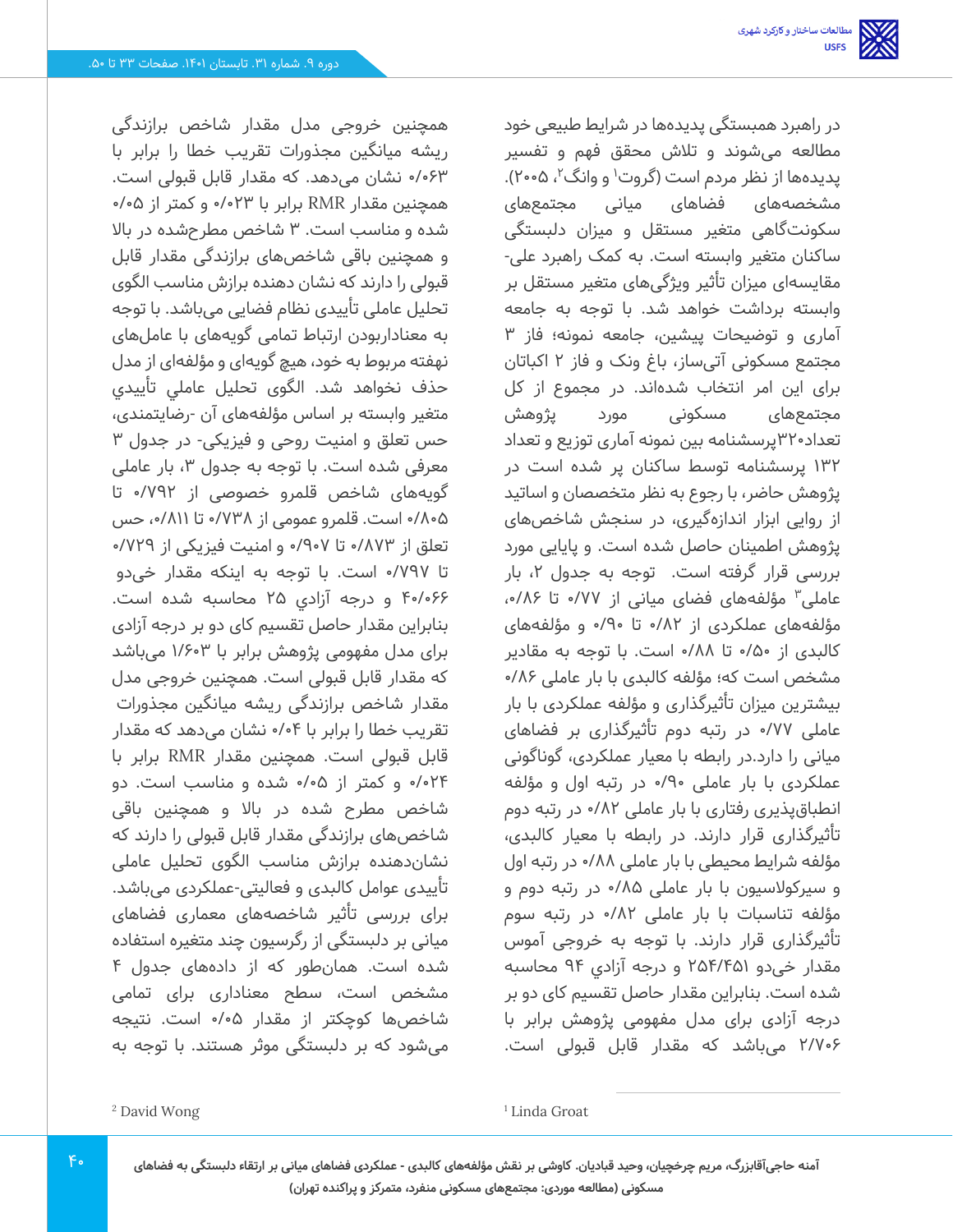

ستون ضرایب *B* مشخص است که؛ شاخص رکالبدی» با ضریب ۲۲۹/۰ =  $\beta$  از لحاظ تاثیرگذاری  $\beta$ در رتبه اول و شاخص «عملکردی» با ضریب ۴۲۳/۰ از لحاظ تأثیرگذاری در رتبه دوم قرار دارند. با  $\beta$  =

توجه به مثبت بودن مقادیر ضرایب *B* نتیجه میشود که رابطه بین شاخصهای باال و دلبستگی مثبت و مستقیم است.



**نمودار 6 ساختار ارزیابی فضاهای میانی** 

برای بررسی تأثیر متغیرهای مؤلفه عملکردی بر دلبستگی از رگرسیون چند متغیره استفاده شده است. همان طور که از داده های جدول 5 مشخص است، سطح معناداری برای تمامی متغیرها کوچکتر از مقدار 0/05 است. نتیجه می شود که بر دلبستگی مؤثر هستند. با توجه به ستون ضرایب *B* مشخص است که؛ متغیر «گوناگونی عملکردی» با ضریب

ور رتبه اول و متغیر  $\beta$  = 6 از لحاظ تأثیرگذاری در رتبه اول و متغیر $\beta$  =  $\beta$ انطباق $\beta = \beta - N$ ۸۴ نطباقپذیری رفتاری» با ضریب ۷۸۴/۰ =  $\beta$  از لحاظ تأثیرگذاری در رتبه دوم قرار دارند. با توجه به مثبت بودن مقادیر ضرایب *B* نتیجه می شود که رابطه بین متغیرهای باال و دلبستگی مثبت و مستقیم است.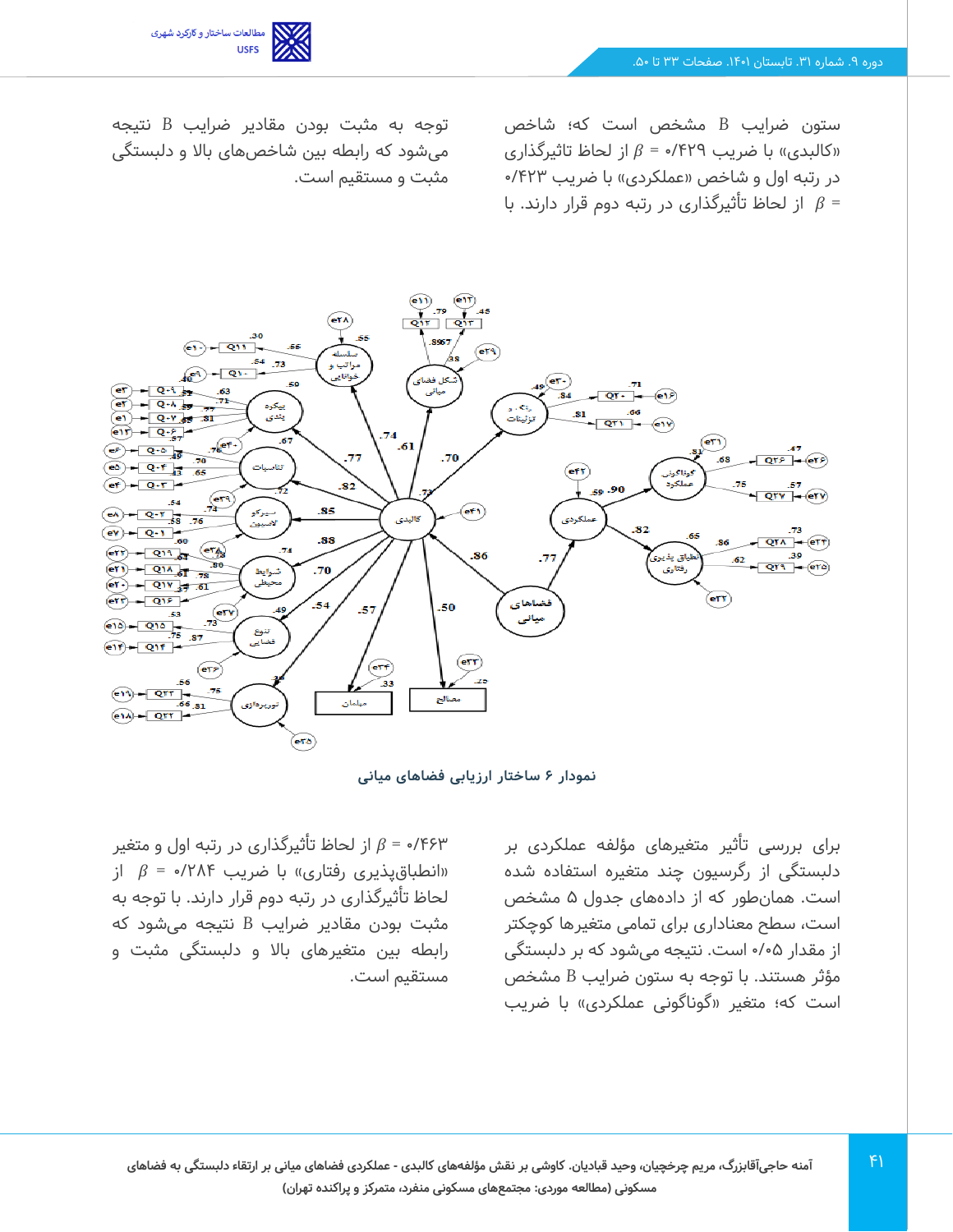| نشانه           | واريانس           | بار<br>عاملی         | پرسش                                                                                                                                    | شاخص    |
|-----------------|-------------------|----------------------|-----------------------------------------------------------------------------------------------------------------------------------------|---------|
| Q30             | $-$               | $\cdot$ , $V9Y$      | وجود فضاهایی در راهرو و حیاطی در جهت داشتن خلوت و یا ارتباط با دیگران سبب رضایت من                                                      | قلمرو   |
| Q31             | 10,90             | ۰٫۸۰۵                | وجود راهروها و لابی، از آن جهت تعیین و حفظ حریم و قلمرو که سبب تفکیک بهتر واحد<br>شخصی من با دیگر واحدهای میشود موجب رضایت من است.      | حصوصى   |
| Q <sub>32</sub> |                   | $\circ$ , $\wedge$ ) | وجود فضاهاي دنج در حياطهاي بين بلوكها سبب دلبستگي من ميشود چون ميتوانم با آرامش<br>با دوستان خودم دیدار کنم.                            | قلمرو   |
| Q33             | 14,844            | $\alpha$ , $V^{\mu}$ | وجود حیاط بین بلوکھا و لابی بلوک به منظور شرکت در فعالیتهای گروهی (اعیاد، مراسم<br>عزاداری و )  سبب ارتباط و صمیمیت من با دیگران میشود. | عمومى   |
| Q38             | $\qquad \qquad -$ | $V \circ P, \circ V$ | خاطرههای خوب و به یاد ماندنی از فضاهای عمومی مجتمع محل سکونتم سبب حس تعلق من به<br>آن شده است.                                          | حس تعلق |
| O39             | $ V, \Lambda$ ۶۱  | ۰٫۸۷۳                | فضاهای نیمهعمومی و مشاعات در مجتمع برخی از  نیازهای من را برآورده میکند.                                                                |         |
| Q35             | $\qquad \qquad -$ | $P$ YYY              | راهروهای داخل بلوک و حیاطهای داخل مجتمع به شکلی طراحی شدهاند که امکان کنترل و<br>نظارت در جهت امنیت من را مهیا میکنند.                  | امنیت   |
| Q36             | ۱۰٬۸۵۶            | $\circ$ , $V9V$      | وجود و تعدد راهروها  سبب تعدیل سر وصدای همسایگان شده که موجب آسایش من میباشد.                                                           | فيزيكى  |

#### **جدول 4 نشانه های الگوی تحلیل عاملی تأییدی متغیرهای مستقل**

#### **جدول 5 نتایج رگرسیون چند متغیره برای بررسی تأثیر شاخصه های معماری فضاهای میانی بر دلبستگی**

| سطح معناداري | مقدار آماره t     | ضریب استاندارد B | ضرایب غیر استاندارد |        | شاخص    |
|--------------|-------------------|------------------|---------------------|--------|---------|
|              |                   |                  | انحراف معيار        |        |         |
| o/o o)       | $9/1$ V $\circ$   | $\gamma$ ۴۲۹     | $\circ/\circ$ ۴۳    | 0/FYF  | كالېدى  |
| o/o o)       | 9/VP <sub>o</sub> | 0/FYY            | •/•దద               | 7۳۳ه/∘ | عملکردی |

**جدول 6 نتایج رگرسیون چندمتغیره برای بررسی تأثیر متغیرهای عملکردی بر دلبستگی** 

| سطح معناداری | مقدار آماره t | ضریب استاندارد B | ضرایب غیر استاندارد  |            | متغير               |
|--------------|---------------|------------------|----------------------|------------|---------------------|
|              |               |                  | انحراف معيار         |            |                     |
| o/o o)       | 9/10          | $\circ$ /۴۶۳     | $0/0$ $\uparrow$     | $\sqrt{M}$ | گوناگونی عملکردی    |
| o/o o)       | ۹۳۵/۵         | $0/4\pi$         | $\circ$ / $\circ$ ۴9 | 0/YYY      | انطباق پذیری رفتاری |

در ادامه به منظور تأثیر متغیرهای مؤلفه کالبدی بر دلبستگی از رگرسیون چند متغیره استفاده شده است. همان طور که از داده های جدول 6 مشخص است، سطح معناداری برای تمامی متغیرها کوچکتر از مقدار 0/05 است. نتیجه می شود که بر دلبستگی مؤثر هستند. با توجه به ستون ضرایب *B* مشخص است که؛ متغیر «شرایط محیطی» با ضریب ۳۷۴/۰ از لحاظ تأثیرگذاری در رتبه اول، متغیر  $\beta =$ «سیرکولاسیون بین واحدها و بلوکها» با ضریب و ۱۳۴۹  $\beta$  از لحاظ تأثیرگذاری در رتبه دوم، متغیر $\beta$  = ۵/۳۴۹  $\beta$  «تناسبات کالبدی فضای میانی» با ضریب ۱۵۵ $\beta$ ۰/۳۱

= از لحاظ تأثیرگذاری در رتبه سوم، متغیر  $\beta = \gamma Y \wedge Y$ ه بندی در فضای میانی» با ضریب ۲۸۴/۰ =  $\beta$ از لحاظ تأثیرگذاری در رتبه چهارم، متغیر »سلسله مراتب و خوانایی» با ضریب ۰/۲۵۷ =  $\beta$  از لحاظ تأثیرگذاری در رتبه پنجم، متغیر «تزئینات و رنگ» با ضریب ۲۳۹/۰ =  $\beta$  از لحاظ تأثیرگذاری در رتبه ششم، متغیر «تنوع در فضاهای میانی» با ضریب ار لحاظ تأثیرگذاری در رتبه هفتم، متغیر  $\beta$  = 6/۲۱۷ «شکل فضای میانی» با ضریب ۰/۲۰۹ =  $\beta$  از لحاظ تأثیرگذاری در رتبه هشتم، متغیر «مبلمان» با ضریب از لحاظ تأثیرگذاری در رتبه نهم، متغیر /1۸۵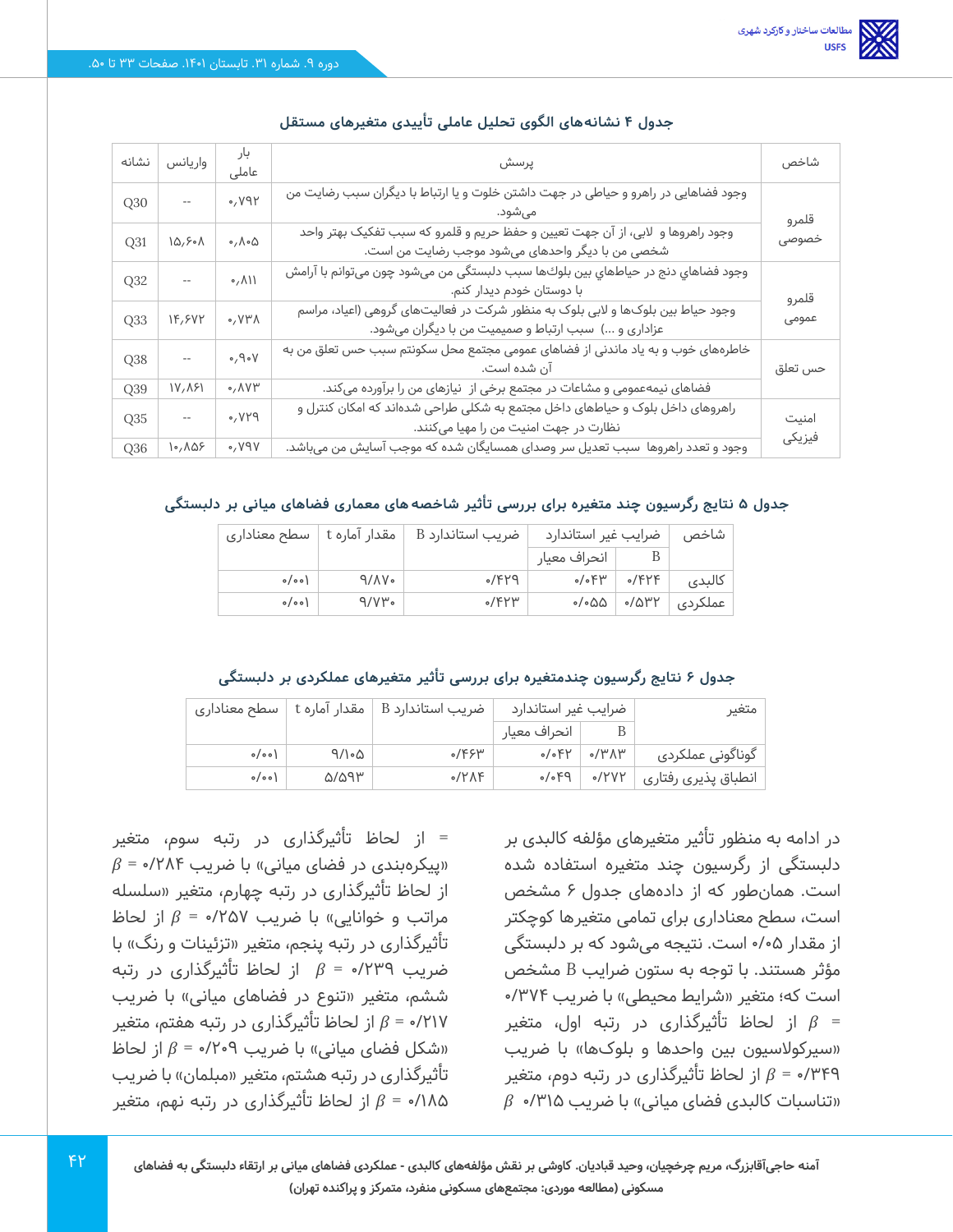

 $\beta$  = ۰/۱۶۴ (مورپردازی در فضاهای میانی» با ضریب از لحاظ تأثیرگذاری در رتبه دهم و متغیر «مصالح» با ضریب ۱۳۳'/۰ =  $\beta$  از لحاظ تأثیرگذاری در رتبه دهم

قرار دارند. با توجه به مثبت بودن مقادیر ضرایب *B* نتیجه می شود که رابطه بین متغیرهای باال و دلبستگی مثبت و مستقیم است.

| متغير                           |                           | ضرایب غیر استاندارد        | ضریب استاندارد B | مقدار آماره t      | سطح معناداري            |
|---------------------------------|---------------------------|----------------------------|------------------|--------------------|-------------------------|
|                                 | B                         | انحراف معيار               |                  |                    |                         |
| سيركولاسيون بين واحدها و بلوکها | $\circ$ / $\circ$ V۳      | $\circ/\circ$ ۴۳           | 974              | ۳/۶۱۱              | o/o o)                  |
| تناسبات كالبدى فضاى ميانى       | $\circ/\circ \vee \wedge$ | $\rho$ 9%                  | ۱۳۱۵ه            | <b>MYYAN</b>       | o/o o)                  |
| پیکرهبندی در فضای میانی         | 0.90                      | $\circ/\circ\Delta$ ۳      | 0/17             | $P$ $P$            | $\circ/\circ \circ \mu$ |
| سلسلهمراتب و خوانایی            | $\circ$ / $\circ$ Y       | $\circ/\circ\Delta V$      | 0/10V            | ۲/۷۱۵              | $P$ oo/o                |
| شکل فضای میانی                  | $0/1$ ۴۲                  | 0/0                        | $P^{\sigma}Y$    | Y/YVQ              | 0/0                     |
| تنوع در فضاهای میانی            | $0/11$ $\Delta$           | $\circ/\circ V$            | 0/Y              | Y/FYV              | $P/\circ$               |
| شرايط محيطى                     | $P_{8}$                   | $\wedge^{\omega}$          | $\mathcal{N}$    | $P/P\$             | o/o o)                  |
| تزئینات و رنگ                   | $\frac{1}{2}$             | 0/055                      | $P^{\mu}Y$       | Y/SVY              | 0/0                     |
| نورپردازی در فضاهای میانی       | $0/1$ $FP$                | $\circ$ / $\circ$ $\Delta$ | $\circ$ /18۴     | $Y/\circ\Lambda$ ۶ | $\circ/\circ$ Fo        |
| مبلمان                          | $\circ$ /۱۳۴              | $\sqrt{P_o}$               | 7١٧٥ ه           | 4/198              | $\circ/\circ$ ۳۲        |
| مصالح                           | $\frac{1}{2}$             | $\frac{1}{2}$              | $\gamma$ ۱۳۳     | $Y/\circ Y''$      | $\circ/\circ$ FV        |

#### **جدول 7 نتایج رگرسیون چند متغیره برای بررسی تأثیر متغیرهای کالبدی بر دلبستگی**

# **3 آزمون فرضیه**

با توجه به مدل مفهومی نمودار 1 و در نظرگرفتن بررسی یافته های کیفی و کمی می توان تأثیر مؤلفههای معیار کالبدی را بر میزان دلبستگی ساکنان در مجتمع های مورد مطالعه به وضوح بیان داشت بهطوری که در دو سطح 1 و 2 مطابق نمودار ،5 تناسبات و محل قرارگیری فضای میانی در سطح 2 در مجتمع مسکونی باغ ونک با سازمان فضایی حیاط مرکزی به سبب شکل و هندسه راهروها (سیرکولاسیون افقی در طبقات)، پیش ورودی هایی ایجاد گردیده که خود سلسلهمراتب حرکتی و رفتاری از جمله؛ مکث ایستادن و گفتگوهای کوتاه مدت و تعامل با همسایگان و از طرفی حریمی به منظور محرمیت و قلمرو شخصی ایجاد می کند. فضای میانی در سطح ۱ (بین خیابان تا بلوکها) فاز ۲ مجتمع مسکونی اکباتان، که توسط دسترسی های و راههای ارتباطی ایجاد گردیده است سبب شده است تا ساکنین فضاهای مختلفی را جهت فعالیتهای تعاملی و یا خلوت گزیدن را تجربه کنند،

که این امر موجب رضایت و تعلق خاطر آن ها میشود. و اما در سطح ۲ (عرصه نیمهعمومی و خصوصی) به منظور نوع قرارگیری، سلسلهمراتب و تناسبات راهروها و دسترسی به پلکان، حریم تفکیک شده ای بین راهرو و پیش ورودی واحدها شکل نگرفته است که این امر سبب تداخل حرکتی و عدم داشتن قلمرو شخصی شده است. همچنین؛ در مجتمع مسکونی آتی ساز در سطح 1 ارتباط بین خیابان تا بلوکها (عرصهعمومی و نیمهعمومی) به دلیل قرارگرفتن خطی سیرکوالسیون های مابین بلوک ها، نمی توان شاهد تنوع شکلی و در نتیجه تنوع رفتاری در مسیر بود و از طرفی پوشش گیاهی و استفاده از سبزینگی به صورت طبیعی در ایجاد تهویه مطبوع در فضاهای میانی سبب آسایش فیزیکی ساکنان می شود که این عامل در دو مجتمع دیگر به صورت مکانیزه صورت می گیرد و فاقد سبزینگی و تنوع و سرزندگی در راهروها و مشاعات در سطح 2 می باشند. و در ادامه طبق تحلیل داده های آماری بر میزان تأثیر مؤلفههای کالبدی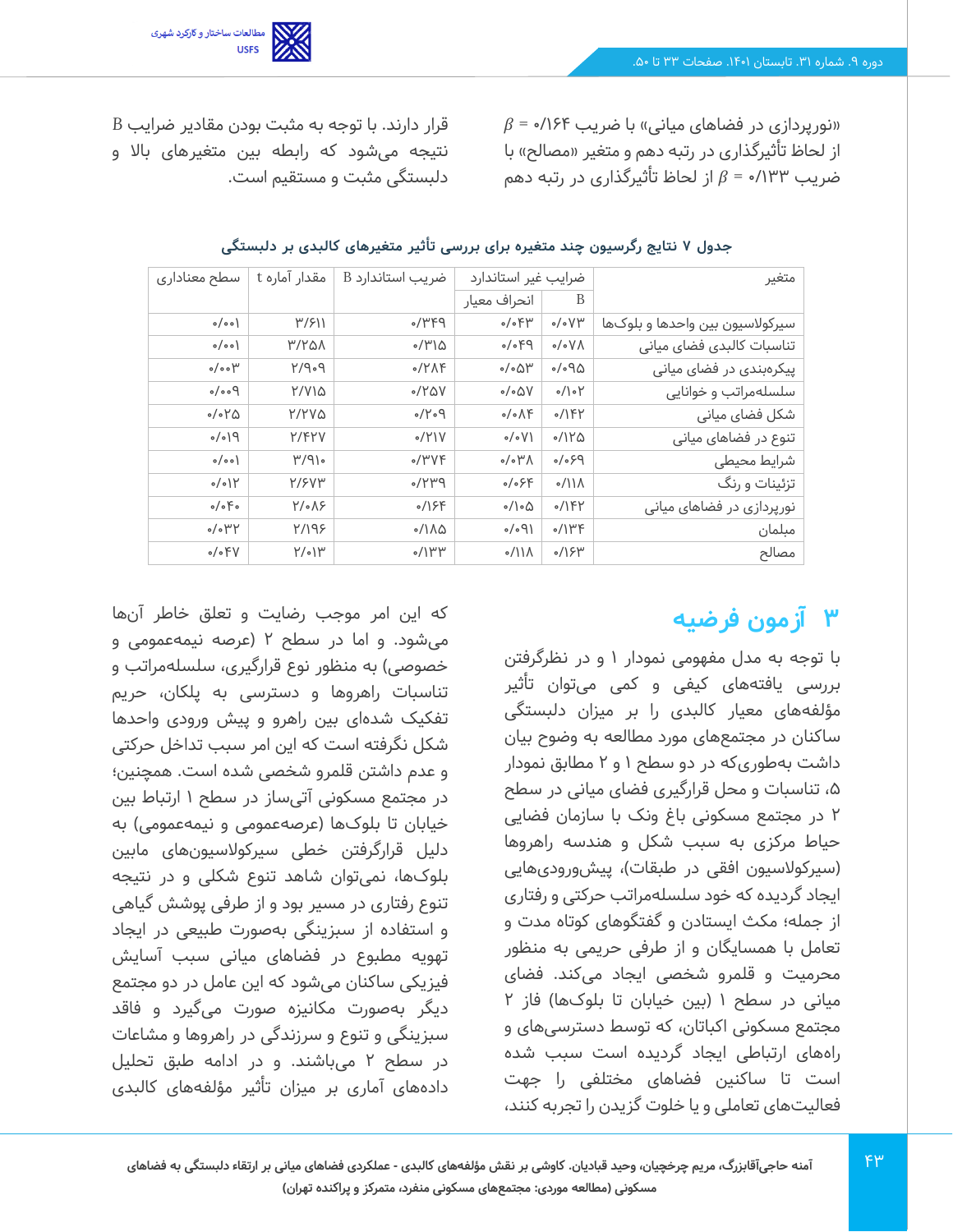)تناسبات، توزیع فضایی، دسترسی ها، شکل و سلسلهمراتب و شرایط اقلیمی) در فضاهای میانی مجتمع های مسکونی بر میزان دلبستگی ساکنین به مجتمع می توان اظهار کرد که به ترتیب؛ متغیرهای«شرایط محیطی»، «سیرکولاسیون بین واحدها و بلوکها»، «تناسبات کالبدی فضای میانی»، «پیکرهبندی در فضای میانی»، «سلسلهمراتب»، «تزئینات و رنگ»، «تنوع در فضاهای میانی»، «شکل فضای میانی»، «مبلمان»، «نورپردازی در فضاهای میانی» و متغیر «مصالح» بیشترین تأثیرگذاری را در میزان دلبستگی ساکنین به مجتمع را تأمین می کنند. طبق مشاهدات و مصاحبه با ساکنین مجتمع باغ ونک؛ وجود و تنوع مبلمان و مصالح در حیاط مرکزی (فضای میانی) سبب سرزندگی، تنوع روحی و دلبستگی ساکنین میشود. که در مجتمع مسکونی فاز 2 اکباتان این امر بسبار کم رنگ است که البته تراکم باالی واحدها و تناسبات خطی و کمعرض بودن راهروها موجب گردیده، مبلمان در راهروی طبقات تعبیه نگردد و ازطرفی نوع رنگ و مصالح بهکاررفته در فضاهای میانی دارای مرغوبت مطلوبی نمی باشد –عمر نسبتا ً باالی مجتمع - منجربه این امر شده است که نارضایتی ساکنین را به همراه داشته باشد. در راستای پرسش دوم؛ که آیا مؤلفه های عملکردی می توانند بر میزان حس رضایت ساکنین در مجتمع های مسکونی تهران تأثیرگذار باشند؟ میتوان بر اساس مدل مفهومی پژوهش نمودار 1 و تحلیلهای بدست آمده از پرسشنامه سوال مربوطه را پاسخ داد. ازآنجایی که معیار عملکردی را به دو مؤلفه »گوناگونی عملکردی« و «انطباقپذیری رفتاری» تقسیم گردید و طبق تحلیل آماری، متغیر «گوناگونی عملکردی» با ضریب ول و متغیر  $\beta$ 3/57 =  $\beta$  از لحاظ تاثیرگذاری در رتبه اول و متغیر انطباق پذیری رفتاری» با ضریب ۲۸۴/۰ =  $\beta$  از لحاظ تأثیرگذاری در رتبه دوم قرار دارند. و با توجه به مثبت بودن مقادیر ضرایب *B* نتیجه گرفته میشود که رابطه بین متغیرهای باال و دلبستگی مثبت و مستقیم است. همچنین طبق مشاهدات میدانی از سه مجتمع مورد مطالعه، در مجتمع

مسکونی فاز 2 اکباتان، با توجه به تناسبات، پراکندگی و همچنین پوشش سبز مناسب در فضای میانی سطح ۱ (عرصه عمومی و نیمه عمومی)، که شامل سیرکوالسیون و مسیرهای آمد و شد بین خیابان و بلوک ها می باشد، قرارگاههای رفتاری متنوعتری را در جهت ایجاد رفتارهای گوناگون از جمله؛ فضاهای جهت خلوت، مطالعه، تمرکز و از طرفی فضاهایی جهت تعامل و فعالیت های گروهی ایجاد می کند و این تنوع رفتاری در فضای میانی سطح ۲ (عرصه نیمهعمومی و خصوصی) که شامل راهروها و پیش ورودی ها در طبقات می باشند دلیل عرض کم راهرو و ساختار خطی صرفا ً به محل گذر می باشد و نقش مثبتی در تفکیک قلمرو خصوصی از فضای نیمه عمومی ایجاد نشده است که این سبب عدم رضایت - رضایت از مؤلفه های دلبستگی به مکان می باشد- سکنه شده است. در مجتمع مسکونی باغ ونک؛ نوع چیدمان و تناسبات در سطح ۱ (عرصه عمومی و نیمهعمومی) که توسط حیاط مرکزی شکل گرفته است، فضایی جهت رفتارهای تعاملی و یا خلوت و بازی بچه ها شکل میدهد که موجب دلبستگی ساکنین به مکان میشود و در سطح 2 )عرصه نیمه عمومی و خصوصی) دسترسی به طبقات با دو پلکان و شکل هندسی راهروها سبب محرمیت واحدها شده که حریم شخصی از فضای نیمهعمومی را تفکیک کرده که طبق مشاهدات و مصاحبه، رضایت ساکنین را برآورده ساخته است و در نهایت در مجتمع آتی ساز سعادت آباد، طبق مشاهدات و اظهارات ساکنین؛ فضای میانی سطح ۱ (عرصه عمومی) که شامل مسیرها و دسترسیها از خیابان و بینبلوک هاست، عدم تنوع فضاهای سبز میانی از لحاظ محل قرارگیری و هندسی سبب گردیده که آن میزان از مطلوبیت مورد رضایت ساکنین در راستای تنوع عملکردی برآورده نشده و بهنوعی شاهد تداخل عملکردها می توان بود و در سطح 2 در این مجتمع راهروها به گونهای طراحی شده که میتوان شاهد مکثهای کوتاه و گفتگوهای همسایگان در طبقات بود و از طرفی نوع شکل و سلسلهمراتب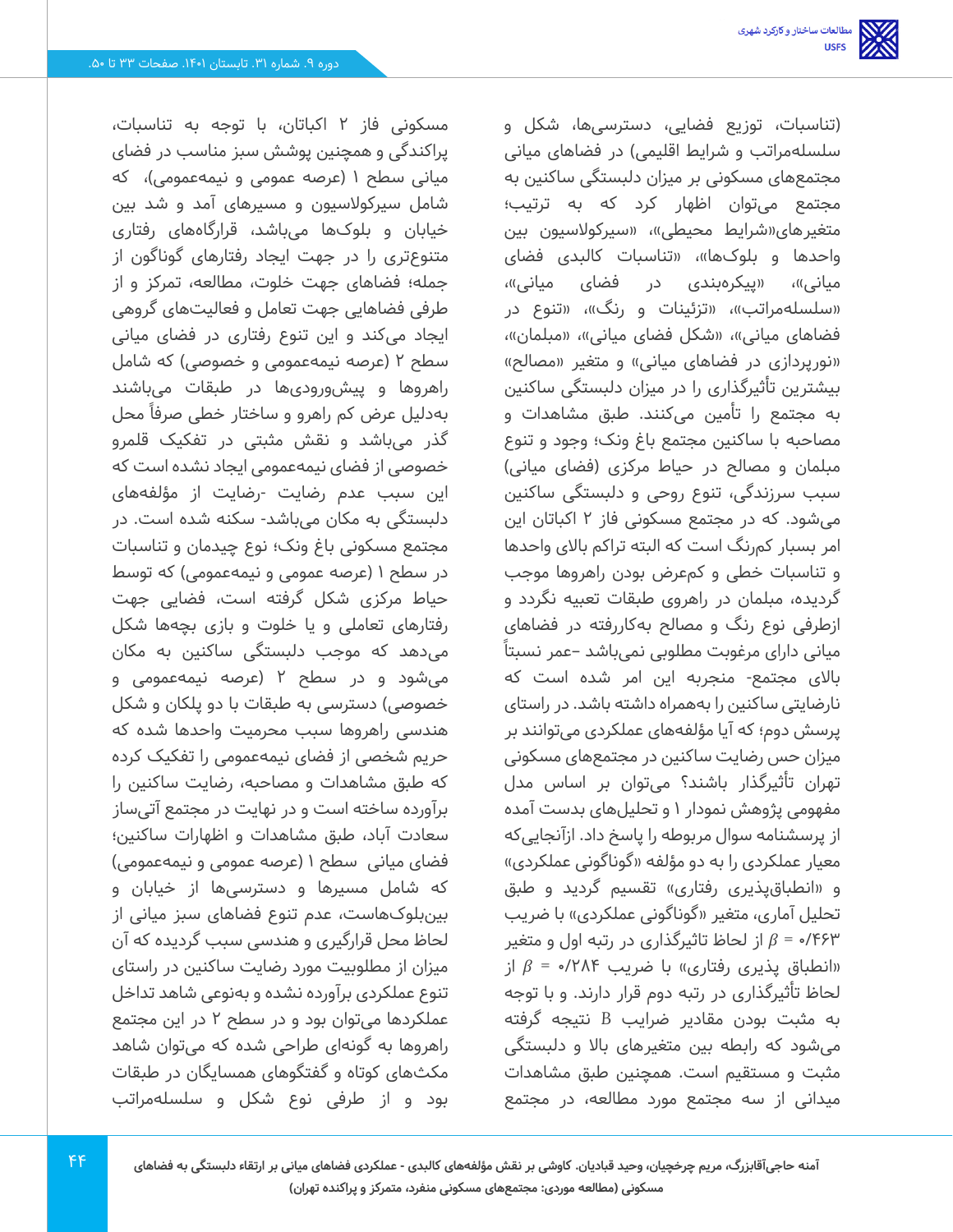

دسترسی ها و راهروها، حریم نیمه عمومی را از فضای خصوصی پیشورودی واحدها منفک کرده است که این امر موجب رضایت و دلبستگی ساکنین مجتمع مربوطه شده است. با توجه به یافتههای پژوهش میتوان شاهد اهمیت و تأثیر باالی وجود و نوع سازمانی فضایی )کالبد و عملکرد(، فضای میانی در مجتمع های مسکونی بر میزان رضایتمندی و دلبستگی ساکنین به محل زندگی خود بود؛ بهطوری که در سه مجتمع مورد مطالعه؛ -باغ ونک با سازمان متمرکز )حیاط مرکزی(، فاز 2 اکباتان با سازمان فضایی پراکنده و آتی ساز با سازمان منفرد و نواری (فاز ۱ و ۳)- با توجه ًمقادیر بار عاملی در جدول 2 مشخص گردید که؛ معیار کالبدی با بار عاملی /86 0 بیشترین میزان تأثیرگذاری و مؤلفه عملکردی با بار عاملی 0/77 در رتبه دوم تأثیرگذاری بر فضاهای میانی را دارد. معیار کالبدی فضای میانی با مؤلفههایی چون؛ تناسبات، هندسه، محل

قرارگیری، سلسلهمراتب، تنوع، رنگ، نور، مصالح، مبلمان و پوشش گیاهی هم در سطح 1 )عرصه عمومی و نیمهءمومی) و در سطح ۲ (عرصه نیمهعمومی و خصوصی) تأثیرات حائز اهمیتی بر میزان حس تعلق، رضایت، امنیت و دلبستگی در فضا را دارند و به تبعیت از آن معیار عملکردی با مؤلفههای گوناگونی عملکردی و انطباق پذیری رفتاری میتواند تجربه های رفتاری گوناگون و متفاوتی را شکل دهد که این امر می توانند سبب دلبستگی به مکان زندگی شود.هر یک از مؤلفه های ذکرشده میزان تأثیرات متفاوتی را رقم می زنند بهطوری *ک*ه متغیر «شرایط محیطی» لحاظ تأثیرگذاری در رتبه اول، و به ترتیب متغیرهای «سیرکولاسیون بین واحدها و بلوکها»، «تناسبات کالبدی فضای میانی«، »پیکره بندی در فضای میانی«، متغیر «سلسلهمراتب » در مراحل بعدی قرار میگیرند.



**نمودار 7 مقایسه معیار عملکردی فضای میانی در سطوح 1 و 2 در مجتمع های مسکونی مورد مطالعه )منبع: نگارندگان(** 

## **4 جمعبندی**

نقش فضای میانی با ایجاد سلسلهمراتب فضایی در کنترل قلمرو مکانی و شکل گیری سکونت گاهی با قابلیت تعریف رفتارهای گوناگون می تواند در حس تعلق، آسایش روانی و فیزیکی تأثیر گذاشته و

موجب تقویت احساس دلبستگی به محیط میگردد. یافته های پژوهش مربوطه نشانگر آن است که؛ مؤلفه های کالبدی فضای میانی (قابلیتهای سازمان ًفضایی و شرایط محیطی) و مؤلفههای عملکردی فضای میانی )فعالیت در ارتباط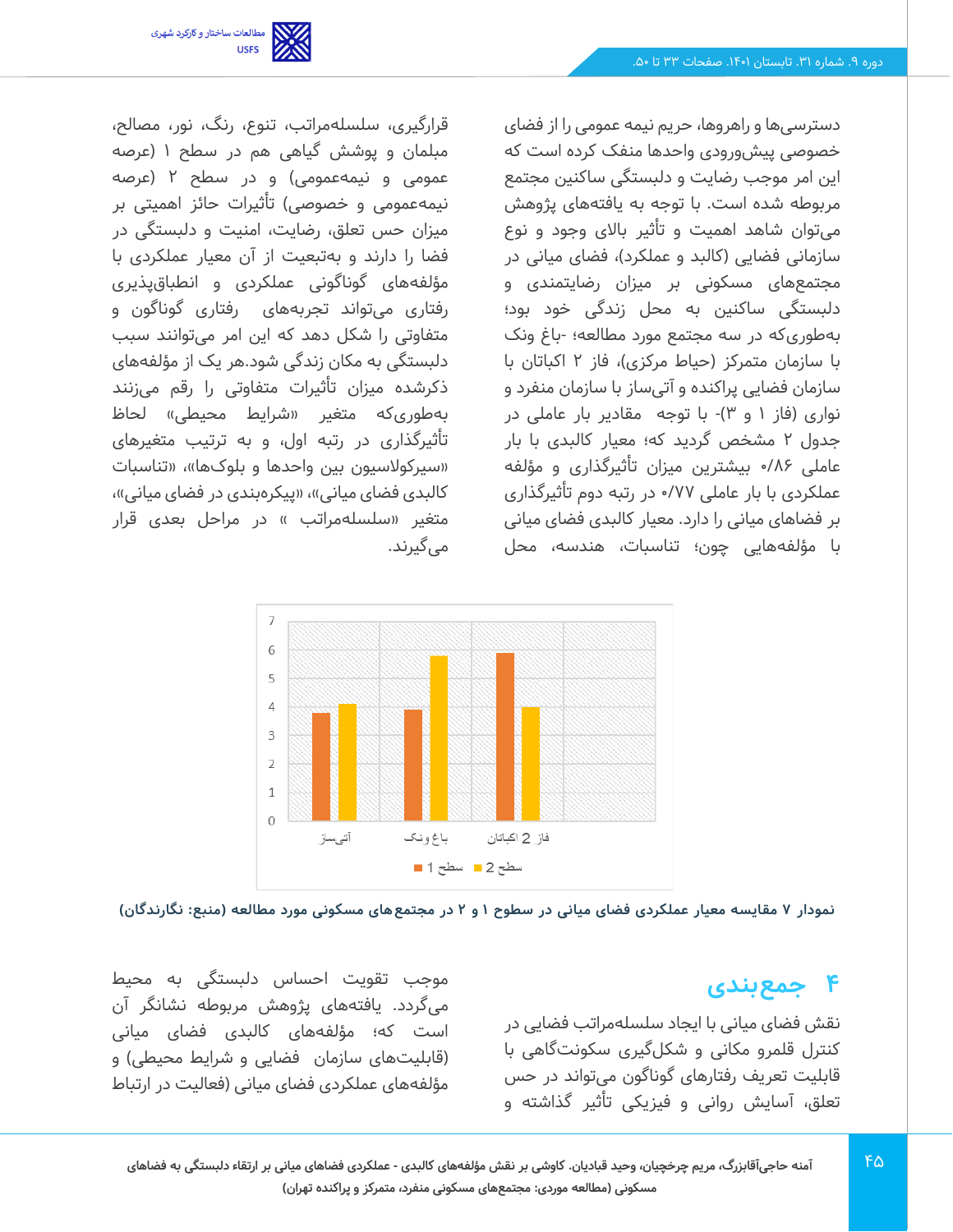با حفظ حریم فردی، رفتار جمعی و تنوع عملکردی( بر کیفیت مکان و میزان دلبستگی سکونت گاه اثرگذار می باشند. لذا در این پژوهش ابعاد متغیرهای کالبدی و عملکردی فضای میانی بر اساس سازمان فضایی، مؤثر بر دلبستگی که بر پایه دیدگاه های صاحب نظران این حوزه استخراج شد و مهم ترین مؤلفههای این ابعاد از نظر ساکنان سکونت گاهها مورد مطالعه، بررسی و شناسایی قرار گرفت. دستاورد پژوهش طبق نموار ،8 نشانگر این مطلب میباشد که شرایط محیطی (دما و رطوبت)، تناسبات، هندسه، سلسله مراتب، محل قراگیری و همچنین مبلمان، رنگ و تنوع در فضاهای میانی سبب تنوع عملکردی، امنیت، حس قلمرو )شخصی

و جمعی) و در نتیجه بر میزان حس دلبستگی افراد به محیط سکونتی خود موثر واقع می شود. همچنین تحلیل یافتههای کیفی و کمی بیانگر تأثیرگذاری بیشتر معیار کالبدی بر معیار عملکردی بوده است زیرا داشتن مساحت، تناسبات، شکل و دیگر عوامل ساختاری، بستری را برای شکلگیری رفتارها و عملکردهای گوناگون که براساس نیازها و ترجیحات ساکنین می باشد، فراهم می سازد. همچنین از سایر دستاوردهای پژوهش می توان به هدف کاربردی آن در تبیین اصول طراحی در راستای احساس رضایتمندی و دلبستگی ساکنان در فضایی جمعی سکونت گاهها اشاره نمود.

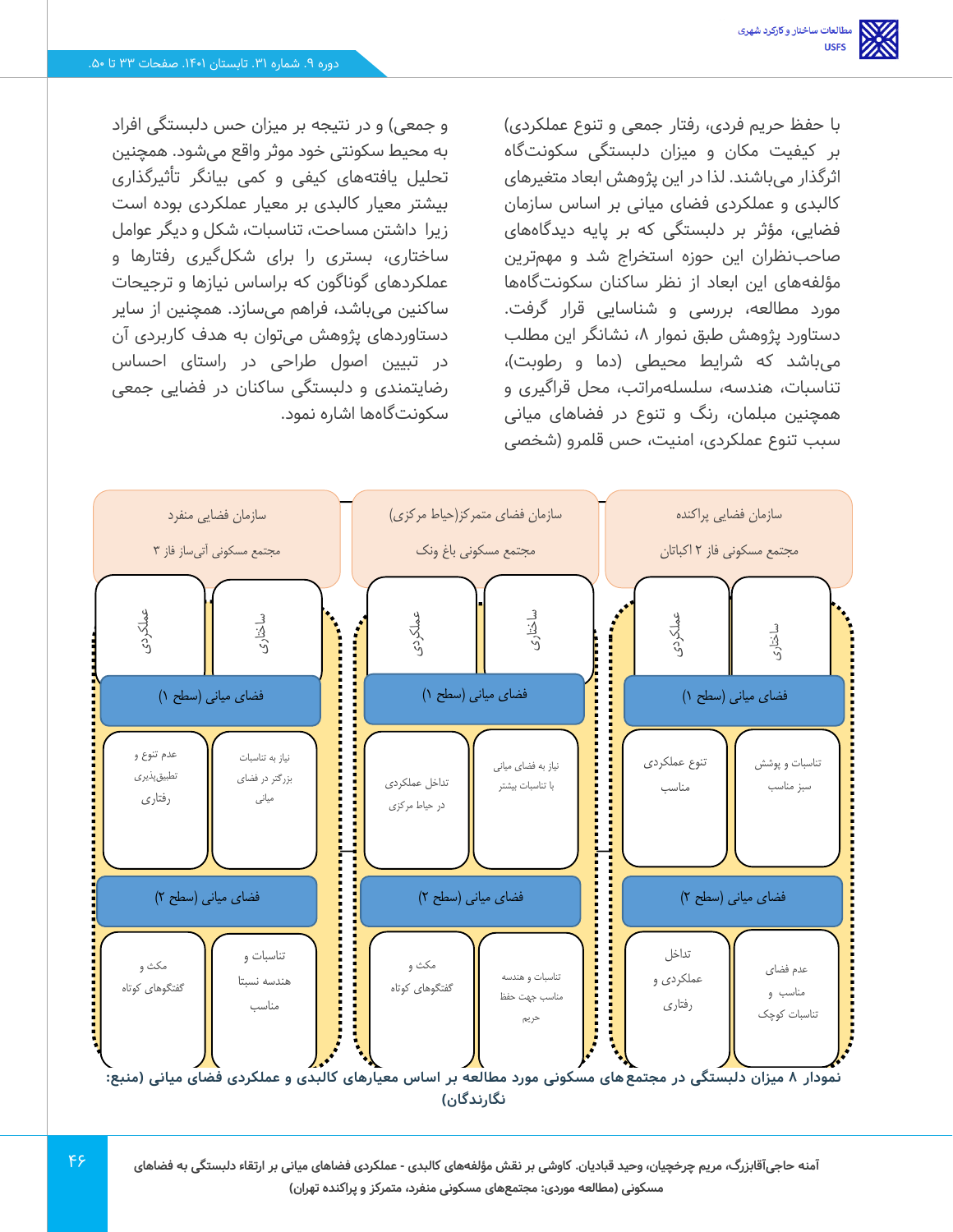

# **پیشنهادات**

با توجه به مطالعات و پیشینه تحقیقات صورت گرفته و گستردگی این حوزه مطالعاتی، پیشنهادهایی برای مطالعات آینده در این حوزه با توجه به اهمیت شان به شرح ذیل پیشنهاد میگردد:

- نقش الگوواره های طراحی جمعی در ارتقای کیفیت محیطی سکونتگاه

- تبیین تأثیر گونه بندی سکونتگاه بر درک قلمروپایی ساکنان

- تبیین تأثیر پیکره بندی فضایی بر شکل گیری حس دلبستگی ساکنان سکونتگاهها

- نقش تناسبات توده و فضا بر شکلگیری تعامالت اجتماعی در سکونتگاهها

- رویکرد تحلیلی به نقش جنسیت بر جنبه ادراکی محیط سکونتگاه ها

- رویکرد تحلیلی به کیفیت محیط سکونتگاه ها بر اساس نظریات رضایتمندی

- بررسی نقش تراکم ساختمانی سکونتگاه ها بر شکلگیری رضایتمندی ساکنان

- بررسی نقش حیاط و فضاهای باز و نیمه باز سکونتگاه ها بر شکل گیری تعامل و خلوت ساکنان

- تأثیر تقابل فضای درون و بیرون بر کیفیت راندمان عملکردی سکونتگاه

- تجزیه و تحلیل الگوهای رفتاری در پیکره بندی فضایی سکونتگاه ها

## **پی نوشت**

.1 فضای میانی سطح :1 منظور نگارندگان از فضای میانی سطح 1 راه ها و گذرهای ارتباطی بین خیابان و بلوک ها می باشد که فضای میانی در این تعریف حدفاصل بین عرصه عمومی و عرصه نیمه عمومی را مشخص و تبیین می کند.

.2 فضای میانی سطح :2 منظور نگارندگان از فضای میانی سطح 2 البی ها، دسترسی های عمودی مانند پلکان و راهروها، پیش ورودی ها بین واحدها در طبقات بلوک ها می باشد؛ که فضای میانی در این تعریف حدفاصل بین عرصه نیمهعمومی و خصوصی واحدها را مشخص و تبیین می کند.

.3 بار عاملی یا المبدا در حقیقت یک ضریب همبستگی بین متغیرهای مکنون و متغیرهای آشکار در یک مدل اندازهگیری است. این ضریب تعیین میکند که متغیر مکنون چقدر از واریانس متغیرهای آشکار را تبیین می کند و از آن جا که یک ضریب همبستگی است باید از نظر آماری معنادار باشد. معناداری بار عاملی با آمارههای VALUE T و P VALUE بررسی می شود. اما دقیقا ًضعف تحقیقات داخلی ما از همین نقطه آغاز می شود. شاید ساعت ها در کالس های آکادمی تحلیل آماری ایران پیرامون دالیل رد مقاالت ایرانی در مجالت معتبر بحث می شود و همواره یکی از دالیل به این نقطه ختم می شود که متأسفانه بر اساس کتابهای فارسی قدیمی ما در حوزه مدل سازی معادالت ساختاری که سهم اصلی را در نحوه تحلیل های آماری محققین تشکیل می دهد د ر این بخش اشتباه بزرگ رخ می دهد. آن اشتباه این است که بحث ماندن و یا نماندن یک سوال در مدل تنها منوط به معناداری آن از نظر آماری می شود. درحالی که ده ها شرط دیگر در نرم افزارهای کواریانس و واریانس محور مدل سازی معادالت ساختاری وجود دارد که باید رعایت شوند )صادق پور و مرادی، 1390(.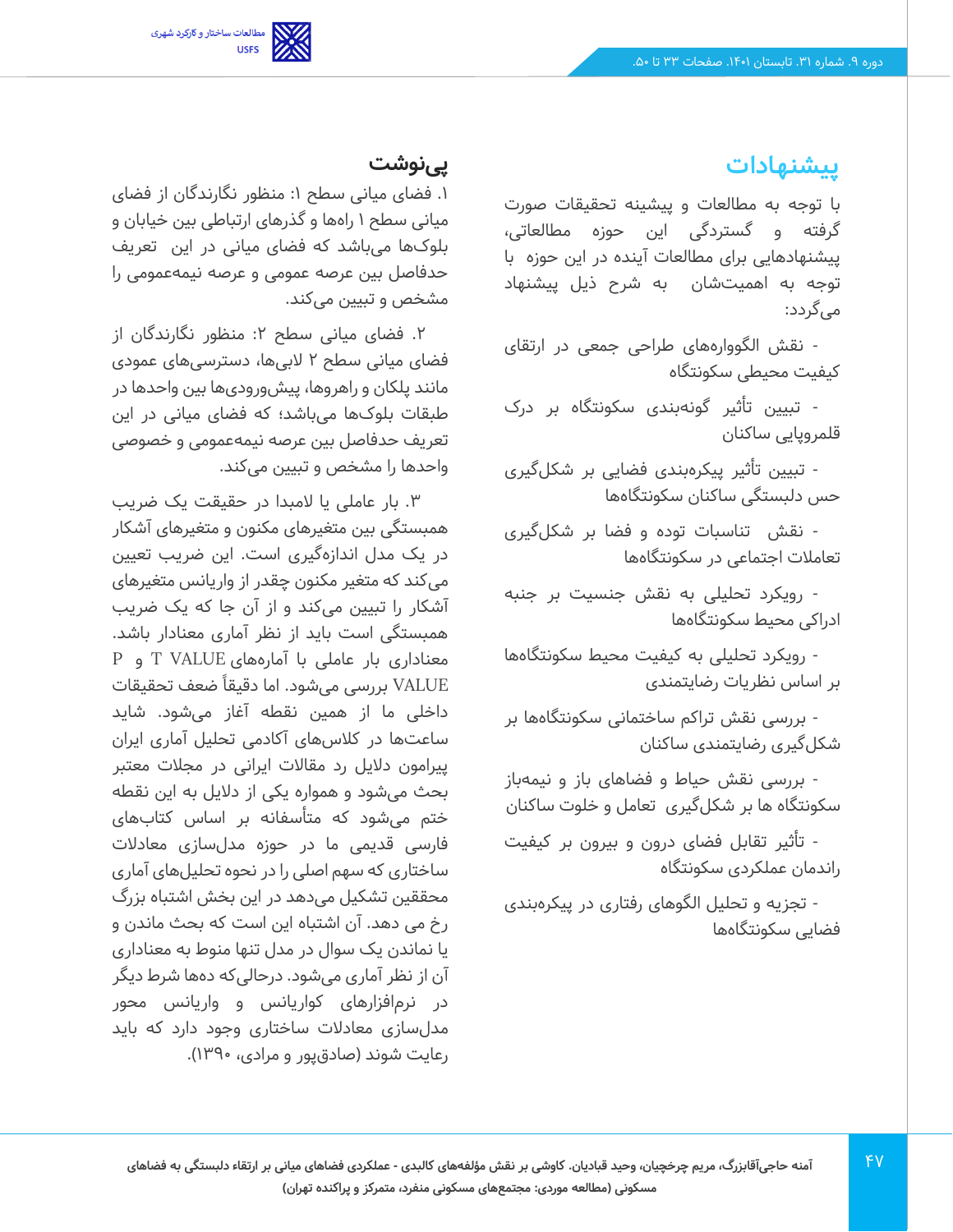رايج ترين مقياس كه در تحقيقات اجتماعي بكار ميرود مقياس ليكرت است. در مقياس ليكرت اساس كار بر فرض هم وزن بودن گويهها استوار است. بدين ترتيب به هر گويه نمراتي (مثلاً از ۱ تا 5 براي مقياس ليكرت 5 گويهاي( داده می شود كه مجموع نمراتي كه هر فرد از گويه ها مي گيرد نمايانگر گرايش او خواهد بود.

یک آزمون زمانی دارای پایایی است که نمره های مشاهده و نمره های واقعی آن دارای همبستگی

باالیی باشند. بررسي پايايي از مراحل مهم و حساس طراحي پرسشنامه است.

در جدول زیر ضريب آلفاي كرونباخ توسط نرم افزار 22SPSS محاسبه شده است. اگر مقدار آلفای كرونباخ بزرگتر از /7 0 باشد، نشان دهنده پايابودن سؤاالت مطرح شده است. همان طور که از داده های جدول 6 مشخص است ميزان ضرايب آلفاي كرونباخ محاسبه شده در تمامی موارد بزرگتر از 0/7 است كه از اعتبار باالي پرسشنامه حكايت دارد.

| آلفای<br>كرونباخ | تعداد<br>سؤالات | مؤلفه                                    |
|------------------|-----------------|------------------------------------------|
| 0/APF            | ۲۵              | كالبدى                                   |
| $P''V$ ه         | ۴               | عملكردي                                  |
| ۰/۸۰۶            | ۱۰              | دلېستگې                                  |
| 0/APV            |                 | آلفای کرونباخ برای<br>كل سؤالات پرسشنامه |

### **جدول 8 مقادیر آلفای کرونباخ برای مولفه های پژوهش**

- Alexander, C. Ishikawa, S. and Silverstein, M. (1968), A Pattern Language Which Generates Multi-Service Centers: Center for Environmental Structure Berkeley. CA.
- Altman, I. (2016), The environment and social behavior: Privacy, personal space, territory, crowding, Translated by Ali Namazian, Shahid Beheshti University Press, Third Edition, 15. (In Persian)
- Altman, I. and Werner, C.M. (1985), Home Environments, New York: Plenum Press.

**منابع**

- Bahreini, S.H. and Tajbakhsh, G. (1999), The concept of territory in urban spaces and the role of urban design in its realization, Honar-ha-ye Ziba, No. 6. 18-31. (In Persian)
- Balilan Asl, Lida, Sattarzadeh, Dariush (2015), The place of intermediate space in the spatial organization of architectural elements and the city in Iran (Case study of Tabriz, Qajar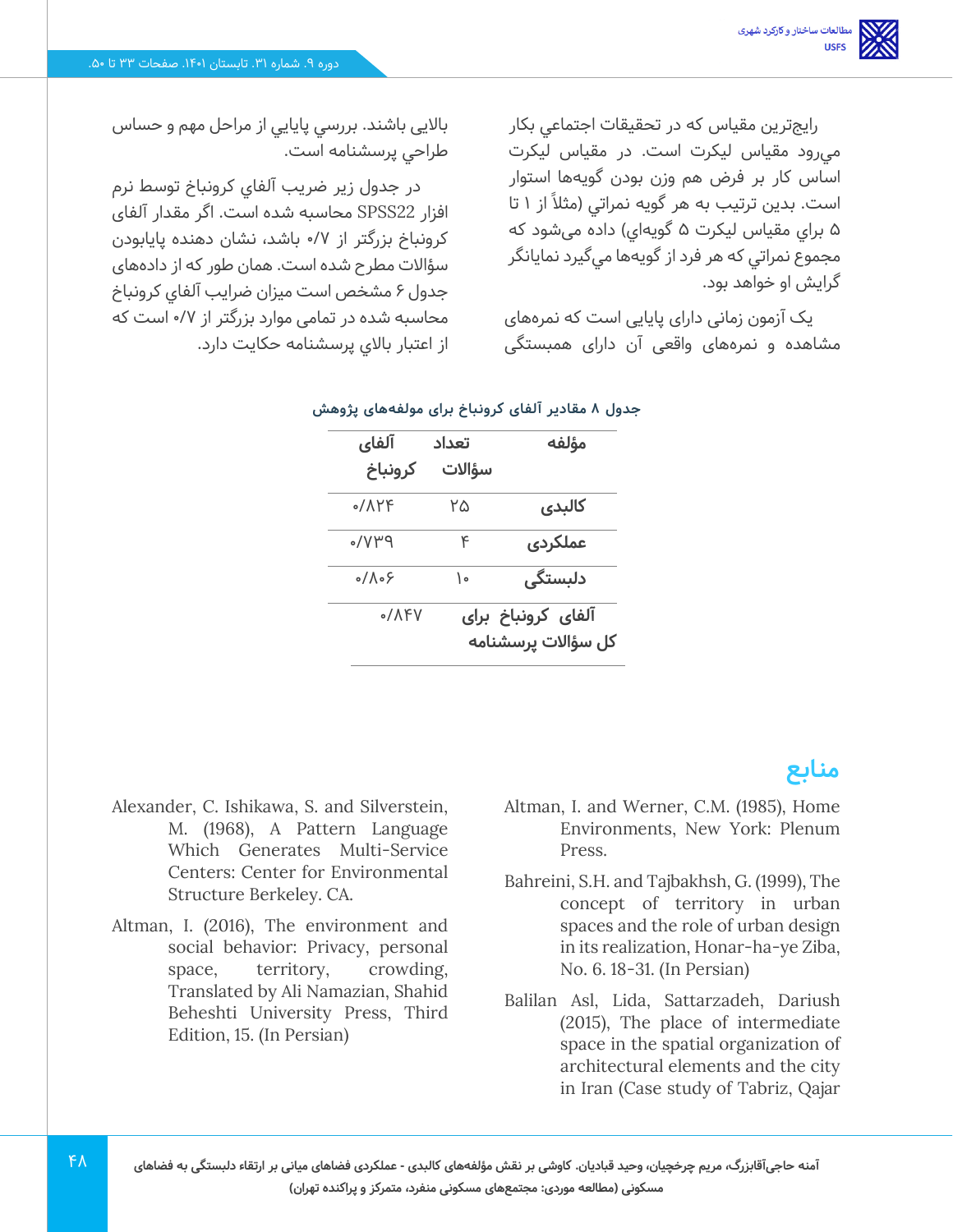

period), Journal of Environmental Science and Technology, 17(2), 169- 181. (In Persian)

- Balilan Asl, L. Etesam, I. and Eslami, G. (2011), The Role of Intermediate Space in Identifying the Spatial Extent of Iran's Historical Textures, HOVIATESHAHR, 4(8), 59-71. (In Persian)
- Brown, B.B. and Werner, C.M. (1985), Social Cohesiveness, Territoriality, and Holiday Decorations: The Influence of Cul-de-Sacs. Environment and Behavior, 17(5), 539-565.
- Chermayeff, S. and Alexander, C. (1997), Community and privacy: Toward a New Architecture of Humanism, Translated by Manouchehr Mozayeni, University of Tehran Press (UTP), Fifth Edition. (In Persian)
- Choudhury, A.T.M.A. and Kennedy, I.R. (2005), Nitrogen Fertilizer Losses from Rice Soils and Control of Environmental Pollution Problems. Communications in Soil Science and Plant Analysis, 36(11-12), 1625- 1639.
- Daneshpour, S.A. and Charkhchian, M. (2007), Public Spaces and Factors Affecting Collective Life, Bagh-e Nazar, 4(7): 19-28. (In Persian)
- Grotter, J.K. (1383), Aesthetics in Architecture, translated by Jahanshah Pakzad and Abdolreza Homayoun, Second Edition, Tehran, Shahid Beheshti University Press. (In Persian)
- McGlynn, S. Smith, G. Alcock, A. Murrain, P. and Bentley, I. (2006), Responsive Environments, translated by Mostafa Behzadfar, Tehran:

University of Science and Technology Press. (In Persian)

- Lang, J. (1987), Creating Architectural Theory: The Role of the Behavioral Sciences in Environmental Design. Van Nostrand Reinhold New York.
- Lang, J. (2007), The Creation of Architectural Theory: The Role of Behavioral Sciences in Environmental Design, translated by Alireza Einifar, University of Tehran Press, Tehran Third Edition. (In Persian)
- Low, S.M. and Altman, I. (1992), Place Attachment: A Conceptual Inquiry, New York, Plenum Press.
- Madanipour, A. (2010), Public and Private Spaces of the City, translated by Farshad Nourian, Publications of the Information and Communication Technology Organization of the Municipality. (In Persian)
- Moeeni, M. (2011), Explain the quality of the residential environment based on the components of the place, Ph.D. Thesis on Architecture, Faculty of Architecture and Urban Planning, Central Tehran Branch, Islamic Azad University, Tehran, Iran. (In Persian)
- Mirsalami, M. (2020), Explaining the spatial system in contemporary mosques in Qazvin with a sociability approach, Ph.D. Thesis on Architecture, Faculty of Architecture and Urban Planning, Central Tehran Branch, Islamic Azad University, Tehran, Iran. (In Persian)